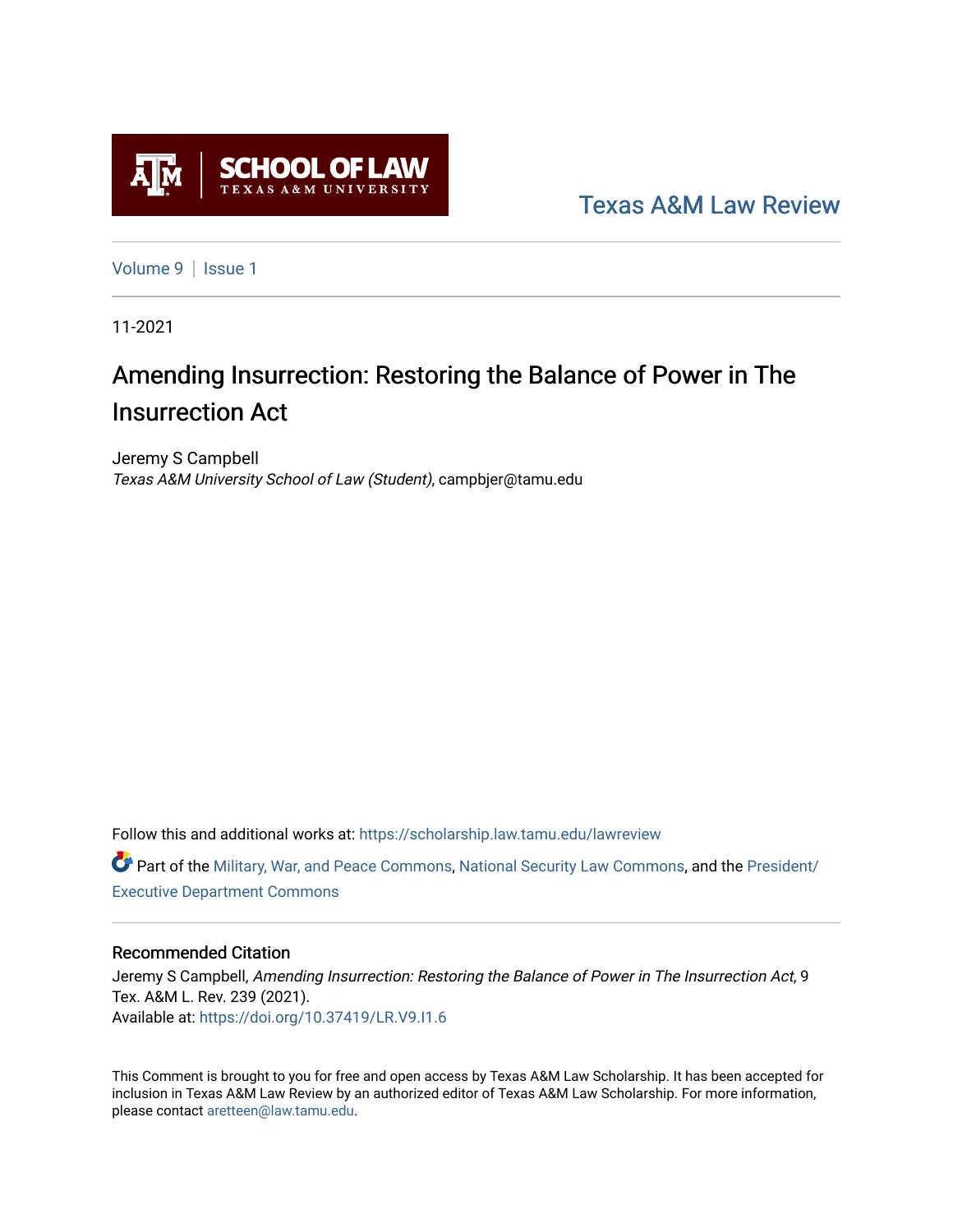# **AMENDING INSURRECTION: RESTORING THE BALANCE OF POWER IN THE INSURRECTION ACT**

*by: Jeremy Campbell*\*

#### **ABSTRACT**

*The Insurrection Act allows the president to domestically deploy and utilize the federal standing army and state militias to perform functions normally performed by domestic law enforcement. The president can invoke the Act when circumstances make it impracticable to enforce domestic law by normal means, when the execution of the law is obstructed such that it deprives citizens of rightful legal protections, or upon the request of a state. Under the current version of the Act, the president possesses the sole and absolute discretion to determine when it is invoked during the two former instances above. When invoked, the Act provides broad and largely undefined authority for the president to act. This Comment reviews the history behind the passage of the Insurrection Act and follows the subsequent amendments to the contemporary version. It argues that Congress and the Supreme Court have failed to provide adequate checks on the president's domestic military power, to determine the source of this power, and to accurately describe the limits of the president's power under the Act. By failing to adhere to the conception of military involvement in domestic law enforcement that the Founders envisioned, the nation is left vulnerable to serious abuses of power for the sake of expediency. This Comment shows that restoring checks on the president's power under the Insurrection Act will eliminate the possibility of presidential abuse without reducing the usefulness of the Act.*

# TABLE OF CONTENTS

|                                                       | 240 |
|-------------------------------------------------------|-----|
|                                                       |     |
| A. Early Influences on Domestic Presidential Military |     |
|                                                       | 244 |
|                                                       | 246 |
|                                                       |     |
|                                                       |     |
|                                                       |     |
|                                                       |     |
|                                                       |     |
| B. Alabama 1963 and the Stand in the Schoolhouse      |     |
|                                                       | 254 |
|                                                       |     |
| IV. AMENDING INSURRECTION                             | 257 |
|                                                       |     |
|                                                       |     |

DOI: https://doi.org/10.37419/LR.V9.I1.6

<sup>\*</sup> J.D. Candidate, Texas A&M University School of Law, May 2022. I would like to thank my advisor, Professor John F. Murphy, for helping to organize, structure, and develop my ideas. I would like to especially thank my wife, Emma Campbell, for her invaluable support throughout the writing process and law school as a whole.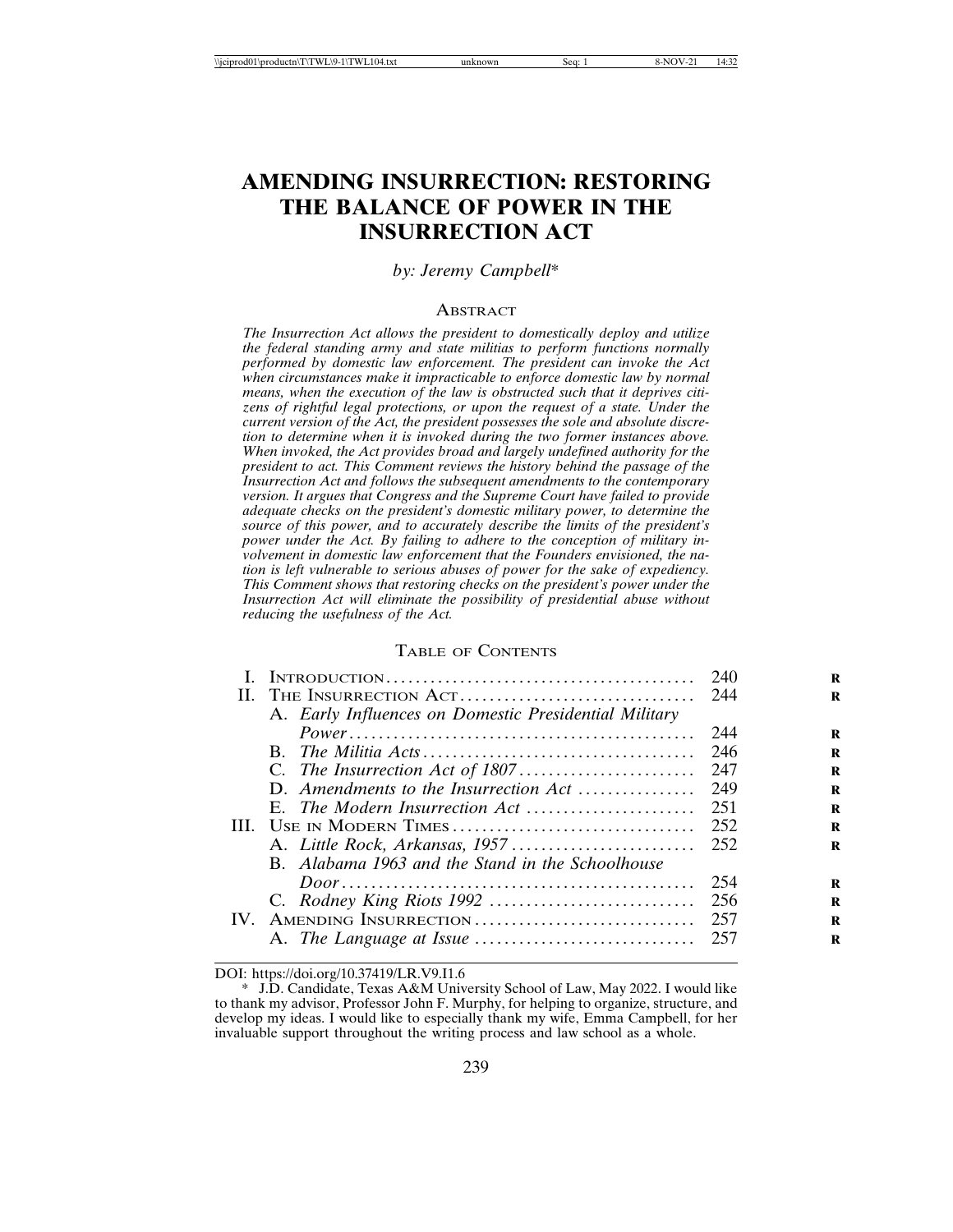|  | 1. Process for Obtaining Independent |  |
|--|--------------------------------------|--|
|  |                                      |  |
|  |                                      |  |
|  |                                      |  |
|  |                                      |  |
|  |                                      |  |
|  |                                      |  |
|  |                                      |  |

#### I. INTRODUCTION

Protesters flood the streets of major American cities. The demonstrators, enraged by discriminatory policies and fueled by a pervasive sense of political injustice, overwhelm entire city blocks. Some of these demonstrations are peaceful, but others will be remembered for their indiscriminate violence and destruction. Businesses are burned and looted by violent protestors, and peaceful and violent protestors alike are tear-gassed and beaten by law enforcement. The aftermath reveals a divided nation. The nation's citizens look to their elected leaders; they demand that their representatives take action. The demands range from suppressing the protests—peaceful ones included to listening to the protestors' pleas and fighting for justice on their behalf. The only point of agreement between the nation's divided sides is that something must be done. The president, dissatisfied with the affected states' responses, unilaterally deploys federalized military forces to suppress the demonstrations across the nation and restore one side's conception of "law and order." Despite pushback from governors, state legislatures, and the nation's citizens, the president commands the troops to remain where they are until he determines the insurrection is suppressed. In this way, the federal military becomes an agent of domestic law enforcement against the will of the states and their citizens.

This scenario is not unique in American history.<sup>1</sup> The hypothetical above is not truly hypothetical, not even the part about deploying federalized troops.<sup>2</sup> In fact, it falls short of the worst case scenario because it omits the suspension of habeas corpus and the declaration of martial law, which under the circumstances described is a possibility.<sup>3</sup> Acting with authority granted by the Insurrection Act, the president has unilaterally federalized and deployed military forces to enforce

<sup>1.</sup> *See* Jonathon Berlin & Kori Rumore, *12 Times the President Called in the Military Domestically*, CHI. TRIB. (June 1, 2020, 5:49 PM), https://www.chicagotribune. com/news/ct-national-guard-deployments-timeline-htmlstory.html [https://perma.cc/ 2X4E-36M9].

<sup>2.</sup> *Id.*

<sup>3.</sup> Stephen I. Vladeck, *Emergency Power and the Militia Acts*, 114 YALE L.J. 149, 168–69 (2004).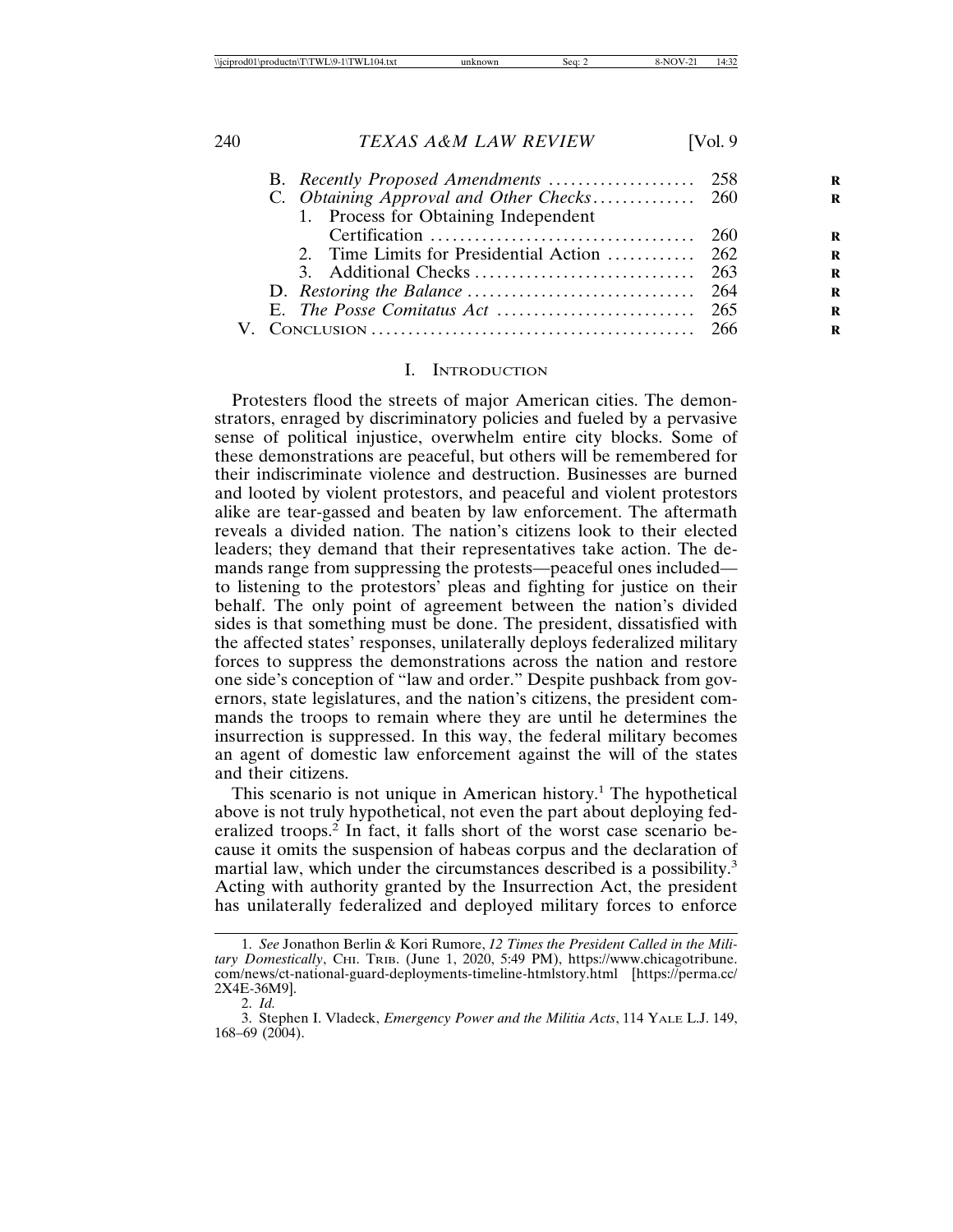federal law on multiple occasions throughout our nation's history.<sup>4</sup> In light of the 2020 protests and the response to those events, it is unsurprising that racial tensions are often the root cause behind these deployments.<sup>5</sup> The Act, in part, provided the legal basis for fighting the Civil War and was used to enforce the desegregation of schools.<sup>6</sup> Admittedly, the broad powers the Act bestows upon the president have been exercised responsibly and in ways that most people could agree were for the greater good.<sup>7</sup> However, this Comment argues that the Act, even when used responsibly, bestows too much power upon a single individual; therefore, that power should be restricted. This is particularly true when the restrictions will not impede the Act's usefulness to suppress insurrections.

Recently, the May 25, 2020 death of George Floyd, a Black man who died in police custody, renewed the people's outrage regarding police treatment of Black Americans and caused protests and demonstrations to erupt across the nation.<sup>8</sup> The rhetoric of members of Congress, political pundits, and even President Donald Trump suggested that some of these protests rose to the level of insurrection.<sup> $\overline{9}$ </sup> In response, the president proposed that he would use the military to quickly quell the protests by invoking the Insurrection Act.<sup>10</sup> The suggestion raised questions for many Americans, including whether the president has the power to deploy military forces into states that have not requested them, where the authority to deploy troops domestically is derived from, and what are the limits to this power.

Due to the circumstances of our nation's founding and the experiences of the Framers, domestic deployment of military forces has been controversial throughout American history and will likely remain that way.<sup>11</sup> The Framers experienced firsthand the tyranny that can result from an improper distribution of military power, and this is reflected in the way they originally delegated control of the standing army and the state militias.12 It is easy to dismiss the fears early Americans had concerning a centrally commanded, federal standing army as

7. *See* Berlin & Rumore, *supra* note 1.

8. Andrew Craft, *Insurrection Act Debate Rages on in Congress over Use of Military Force to Quell Protests*, FOX NEWS (June 5, 2020), https://www.foxnews.com/politics/insurrection-act-debate-rages-on-over-use-of-military-force-to-quell-protests [https://perma.cc/G5E5-P94Q].

9. *See id.*

12. *Id.*

<sup>4.</sup> Berlin & Rumore, *supra* note 1.

<sup>5.</sup> *See id.*

<sup>6.</sup> *Id.*; Dave Roos, *Thomas Jefferson Signed the Insurrection Act in 1807 to Foil a Plot by Aaron Burr*, HIST. (June 3, 2020), https://www.history.com/news/insurrectionact-thomas-jefferson-aaron-burr [https://perma.cc/9N89-ZLK8].

<sup>10.</sup> Madeleine Carlisle, *What Is the Insurrection Act and Does It Give Trump the Authority to Send Military Troops into States? Here's What to Know*, TIME (June 2, 2020, 4:10 PM), https://time.com/5846649/insurrection-act-1807-donald-trump/ [https:/ /perma.cc/6A65-6TM9].

<sup>11.</sup> Vladeck, *supra* note 3, at 157.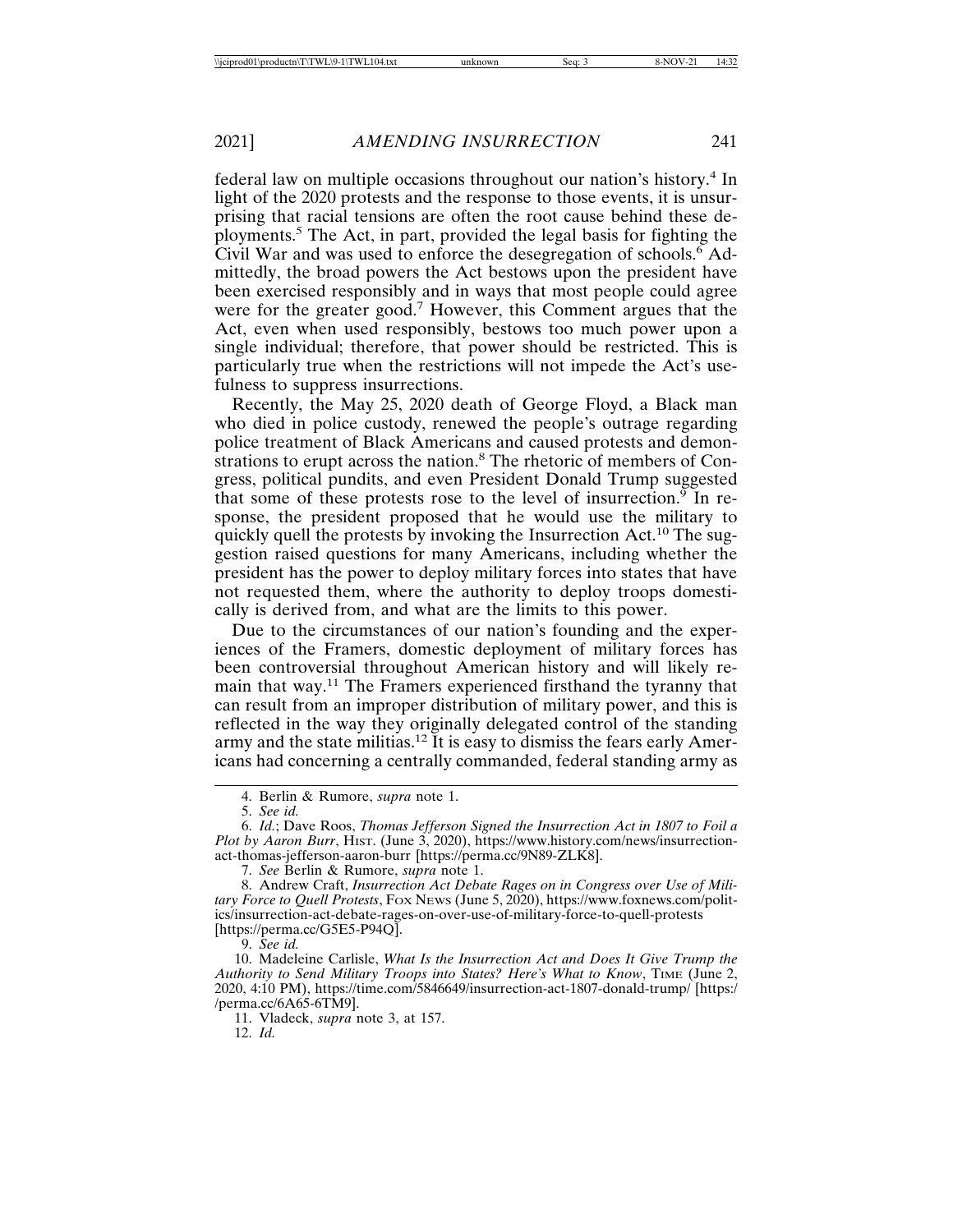irrelevant to contemporary society, but it is important to keep in mind that these fears existed even when the militias of the several states were largely disorganized and the standing army was nearly nonexistent.13 Presumably, the Framers would be astonished to learn the modern American standing army is among the largest in the world with a budget that exceeded the combined budget of the next seven countries on a 2018 list.<sup>14</sup> The thought of a president using the military to unilaterally enforce a political agenda is shocking, but the capability and resources are present. Citizens of a democracy should always be concerned about improper distributions of power especially when the power at issue is militaristic and when lawmakers continually move away from the balance of power the Founders intended.<sup>15</sup>

Despite the experiences of our nation's Founders, the sources and extent of the executive branch's military power to respond to a crisis or insurrection within the United States is far from being sharply defined.16 The positions scholars take on the source of domestic presidential military power vary widely; some argue the president only possesses the powers the Constitution and Congress explicitly delegated to the executive branch, while others argue the president has the powers just mentioned and unwritten powers that are inherently granted by the Constitution.<sup>17</sup> The conception of emergency power, which appears to most accurately reflect the way the executive operates, suggests that the president wields both the powers that the Constitution and Congress explicitly delegated to the executive branch plus extraconstitutional powers (powers not listed in the Constitution) due to the unique duties the Constitution imposes upon the president.18 The extent of the president's power to act once troops are deployed during a crisis is even less clear. Throughout the nation's history, the Supreme Court has, though rarely, provided guidance and murky limitations on the president's ability to act when exercising emergency domestic military power.<sup>19</sup> Instead, the Constitution, Congress, and history have directed the Act's use.

Importantly, Article I of the Constitution grants Congress the power "[t]o provide for calling forth the Militia to execute the Laws of the Union, suppress Insurrections and repel Invasions."20 Some schol-

20. U.S. CONST. art. I, § 8, cl. 15.

<sup>13.</sup> *Id.* at 163–64.

<sup>14.</sup> Robert Artiga-Valencia, *The U.S. Spends More on Its Military than 144 Coun-tries Combined*, NAT'L PRIORITIES PROJECT (July 18, 2019), https:// www.nationalpriorities.org/blog/2019/07/18/us-spends-more-its-military-176-countriescombined/ [https://perma.cc/LAR3-J7A4].

<sup>15.</sup> *See* Vladeck, *supra* note 3, at 169.

<sup>16.</sup> Candidus Dougherty, *"Necessity Hath No Law": Executive Power and the Posse Comitatus Act*, 31 CAMPBELL L. REV. 1, 11, 17 (2008).

<sup>17.</sup> *Id.* at 18–19.

<sup>18.</sup> *Id.* at 22–23.

<sup>19.</sup> *See id.* at 42; Vladeck, *supra* note 3, at 169–80.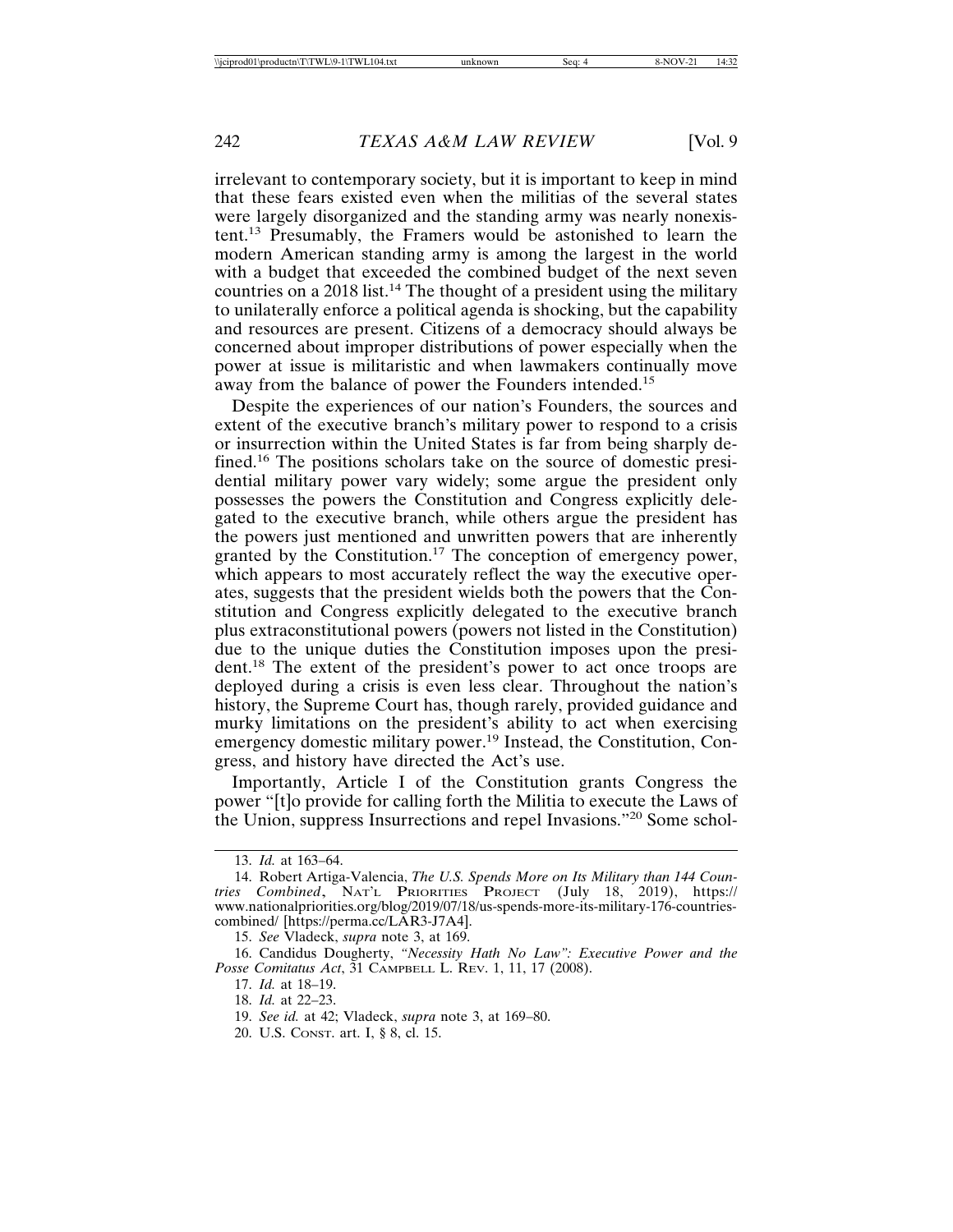ars refer to this clause as the "First Militia Clause."21 Congress eventually delegated the "calling-forth" powers created by the First Militia Clause to the executive branch.<sup>22</sup> The history of the delegation and the evolution of the powers that came with it is discussed in Part II. For now, it is sufficient to understand that the Constitution did not originally vest the calling-forth power in the executive branch. Congress, not the Constitution, granted the president the powers the office currently possesses.<sup>23</sup>

The Insurrection Act was originally passed in 1807; however, the Militia Acts preceded it and functioned similarly.<sup>24</sup> The Insurrection Act is of particular interest not only because it grants the president sole discretion of when to invoke the  $Act^{25}$  but also because the power to suspend habeas corpus and impose martial law accompanies the powers the Act granted to the president under certain circumstances—circumstances about which the Supreme Court has only provided limited guidance.26 Even more concerning, some Supreme Court decisions suggest the president's determination of whether a situation is an insurrection is largely unreviewable by the courts.<sup>27</sup>

Over time, Congress has consistently reduced the checks on the president's powers under the Act.28 Congress could restore those checks by amending the unilateral language of § 252 and § 253 of the Insurrection Act. Until checks are once again placed on presidential power, the possibility that a president will abuse this power will persist. At a minimum, Congress should outline the limits of presidential power under the Act or provide guidance about the degree of power that can be exercised in specific situations. The mere possibility of abuse alone should motivate Congress to place checks on the president's domestic military powers when the executive branch is unlikely to willingly submit to additional restrictions.

Part II of this Comment describes the historical events and laws leading to the Insurrection Act's enactment in 1807. This Part details the passage of the Militia Acts, their influence on the Insurrection Act of 1807, and the subsequent amendments to the Insurrection Act up to the modern-day version. Part III discusses and analyzes select instances of the Insurrection Act's usage in modern times. Part IV begins with a discussion of recent congressional proposals to limit presidential power under the Insurrection Act. This Part critiques those proposals and proposes additional mechanisms to obtain congressional approval or judicial certification. Further, it considers limi-

- 27. *Id.* at 171–73.
- 28. *Id.* at 169.

<sup>21.</sup> Vladeck, *supra* note 3, at 152–53.

<sup>22.</sup> *Id.*

<sup>23.</sup> *But see* Dougherty, *supra* note 16, at 17–18.

<sup>24.</sup> Vladeck, *supra* note 3, at 163–64.

<sup>25.</sup> *Id.* at 164, 168.

<sup>26.</sup> *Id.* at 168–69.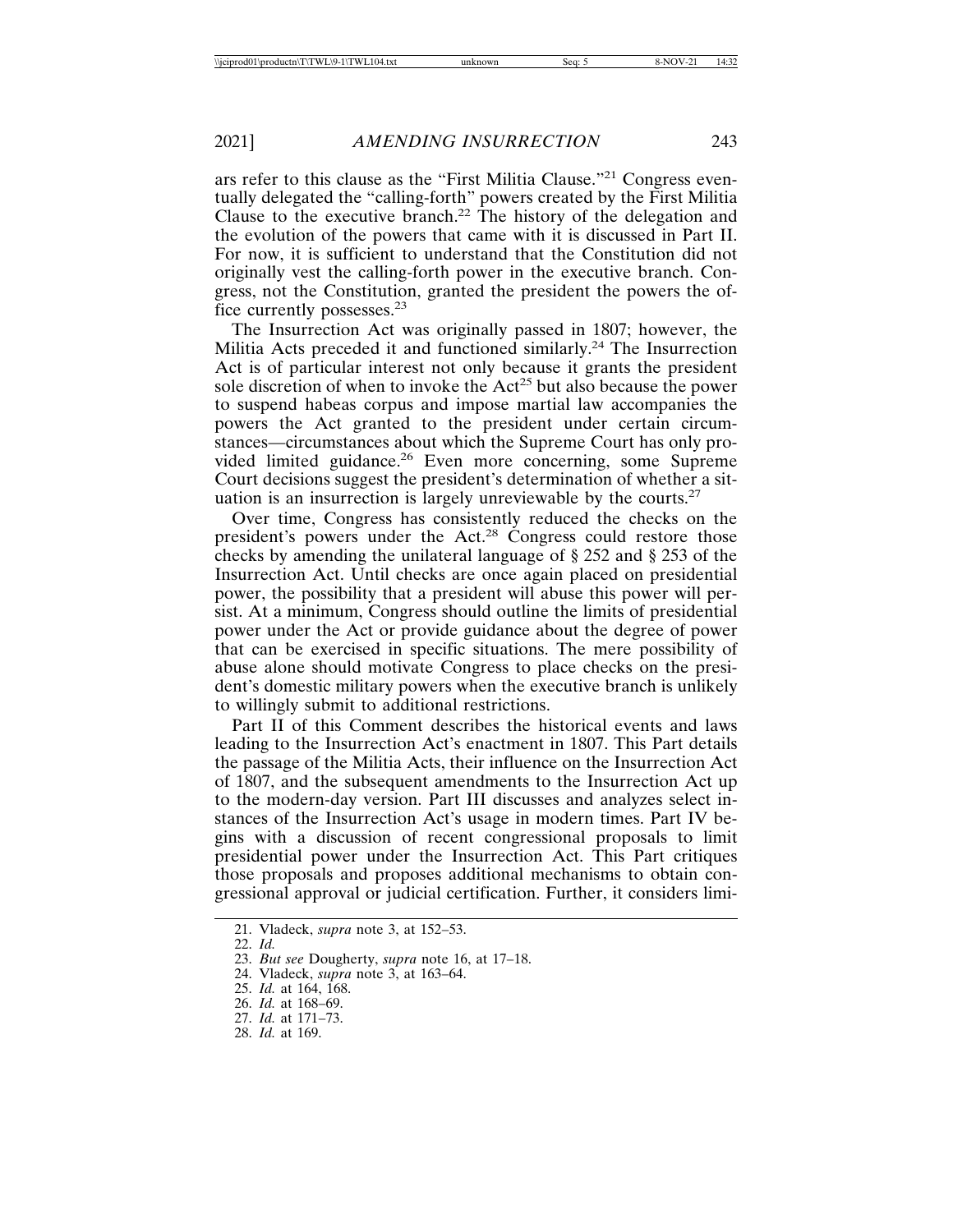tations the president must adhere to before and during the exercise of domestic military powers. Lastly, Part IV briefly explains the relevance of the Posse Comitatus Act, a criminal statute, to the Insurrection Act insofar as the Posse Comitatus Act can be used to restrict presidential power. Finally, Part V concludes that Congress should amend § 252 and § 253 of the Insurrection Act to require the president to obtain some form of congressional approval or judicial certification prior to deploying federalized troops when a state has not requested them.

# II. THE INSURRECTION ACT

To fully appreciate the disparity between the largely unchecked powers delegated to the president under the modern Insurrection Act and the Framers' original conception of the president's domestic military powers, it is necessary to review the congressional acts responsible for the delegation and evolution of these powers. This analysis begins by explaining the attitudes the Framers held toward military involvement in domestic affairs, the issues debated at the Philadelphia Convention, and how they both influenced early formulations of presidential military power. Next, the focus shifts to the Militia Acts, starting with the first temporary congressional delegation of the First Militia Clause's powers to the president and ending with the modern version of the Act. The powers delegated in the Militia Acts do not constitute the entirety of the emergency powers statutorily delegated to the president; there are many others. But the Militia Acts and the subsequent Insurrection Act represent Congress's explicit delegation of very serious military power with surprisingly limited checks.<sup>29</sup>

# A. *Early Influences on Domestic Presidential Military Power*

Historically, when a professional standing army enforced domestic law, the outcome was largely negative.<sup>30</sup> Our nation's Founders learned this through experience; they fought the Revolutionary War to escape it.31 The Boston Massacre in 1770, when British soldiers sent to enforce tax collection laws killed five colonists,<sup>32</sup> was only one example of the tyranny that using a standing army to enforce domestic law could cause. The Founders were afraid of escaping from military domination only to create another powerful standing army that would dominate them again and defeat the purpose of forming a new nation.33 This fear was apparent in the Articles of Confederation, which required the states to maintain their militias but forbade them from

<sup>29.</sup> *Id.* at 153–54.

<sup>30.</sup> Dougherty, *supra* note 16, at 1.

<sup>31.</sup> *Id.* at 5–6.

<sup>32.</sup> Jeff Wallenfeldt, *Boston Massacre*, ENCYC. BRITANNICA, https:// www.britannica.com/event/Boston-Massacre [https://perma.cc/PE67-GLUL].

<sup>33.</sup> Vladeck, *supra* note 3, at 156.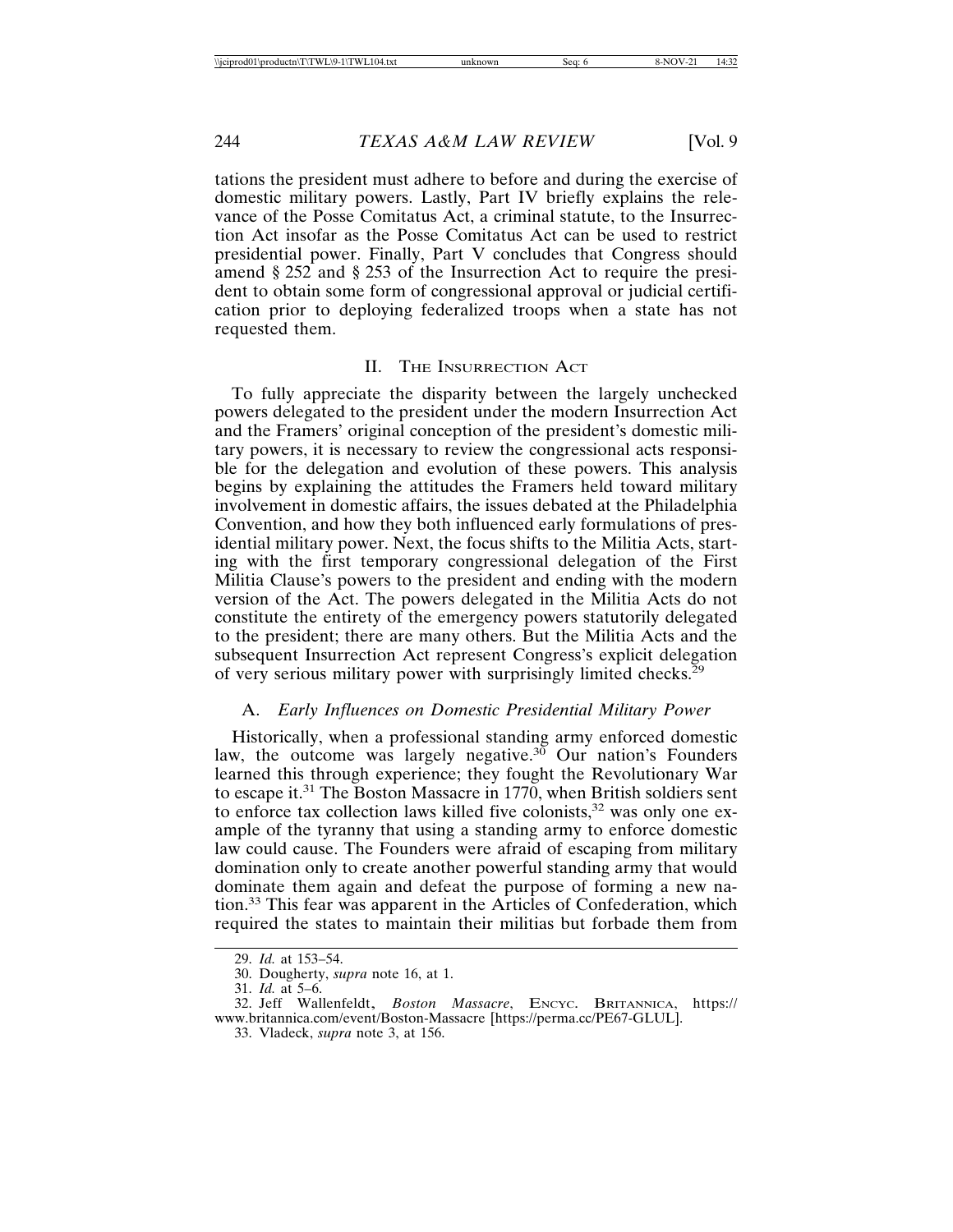raising armies or navies in times of peace.<sup>34</sup> One of the problems with the Articles of Confederation was that the federal government could not force the states to cooperate with its requests for troops.<sup>35</sup> Essentially, the fear of a powerful centralized army influenced the authors of the Articles of Confederation to create an every-state-for-themselves military system.<sup>36</sup>

To better understand the context of the Articles of Confederation, it is useful to know that the Constitution makes the distinction between the "militia" (now known as the National Guard) and the Army and Navy (the "standing army") of the United States that is referred to in the Commander in Chief Clause.37 The military system of the early United States was drastically different from the integrated and massive military we are familiar with today. Originally, the militias of each state, consisting of "citizen-soldiers," were the nation's primary military instrument because of the desire to avoid a powerful standing army.38

By the time the Founders met at the Philadelphia Convention in 1787,<sup>39</sup> the fear of a centrally commanded standing army had not dissipated, but the Founders understood that the current system under the Articles of Confederation was unworkable.40 The debate at the Philadelphia Convention was less about whether there should be a standing army and more about who would have the power to call forth this army.41 An important consequence of that debate is the separation of powers between the three branches of government we have today.<sup>42</sup>

When Congress first ratified the Constitution, the Commander in Chief Clause granted the president the authority to command the standing army<sup> $\frac{3}{43}$ </sup> raised by Congress<sup>44</sup> and the militias of the several states, but the president could only command the militias when the they were "called into the actual Service of the United States."45 Originally, only Congress could call the militias of the several states into actual service.46 As mentioned earlier, Article I of the Constitution (or the First Militia Clause) exclusively grants Congress the power

41. Dougherty, *supra* note 16, at 6.

- 44. *Id.* art. I, § 8, cl. 12.
- 45. *Id.* art. II, § 2, cl. 1.
- 46. *Id.* art. I, § 8, cl. 15.

<sup>34.</sup> Dougherty, *supra* note 16, at 6.

<sup>35.</sup> Vladeck, *supra* note 3, at 156–57.

<sup>36.</sup> *See id.* at 157.

<sup>37.</sup> U.S. CONST. art. II, § 2, cl. 1.

<sup>38.</sup> Alan Hirsch, *The Militia Clauses of the Constitution and the National Guard*, 56 U. CIN. L. REV. 919, 924, 936 (1988).

<sup>39.</sup> *Constitutional Convention Begins*, HIST., https://www.history.com/this-day-inhistory/constitutional-convention-begins (May 21, 2020) [https://perma.cc/2CJQ-5FK8].

<sup>40.</sup> Vladeck, *supra* note 3, at 157.

<sup>42.</sup> *See id.*

<sup>43.</sup> U.S. CONST. art. II, § 2, cl. 1.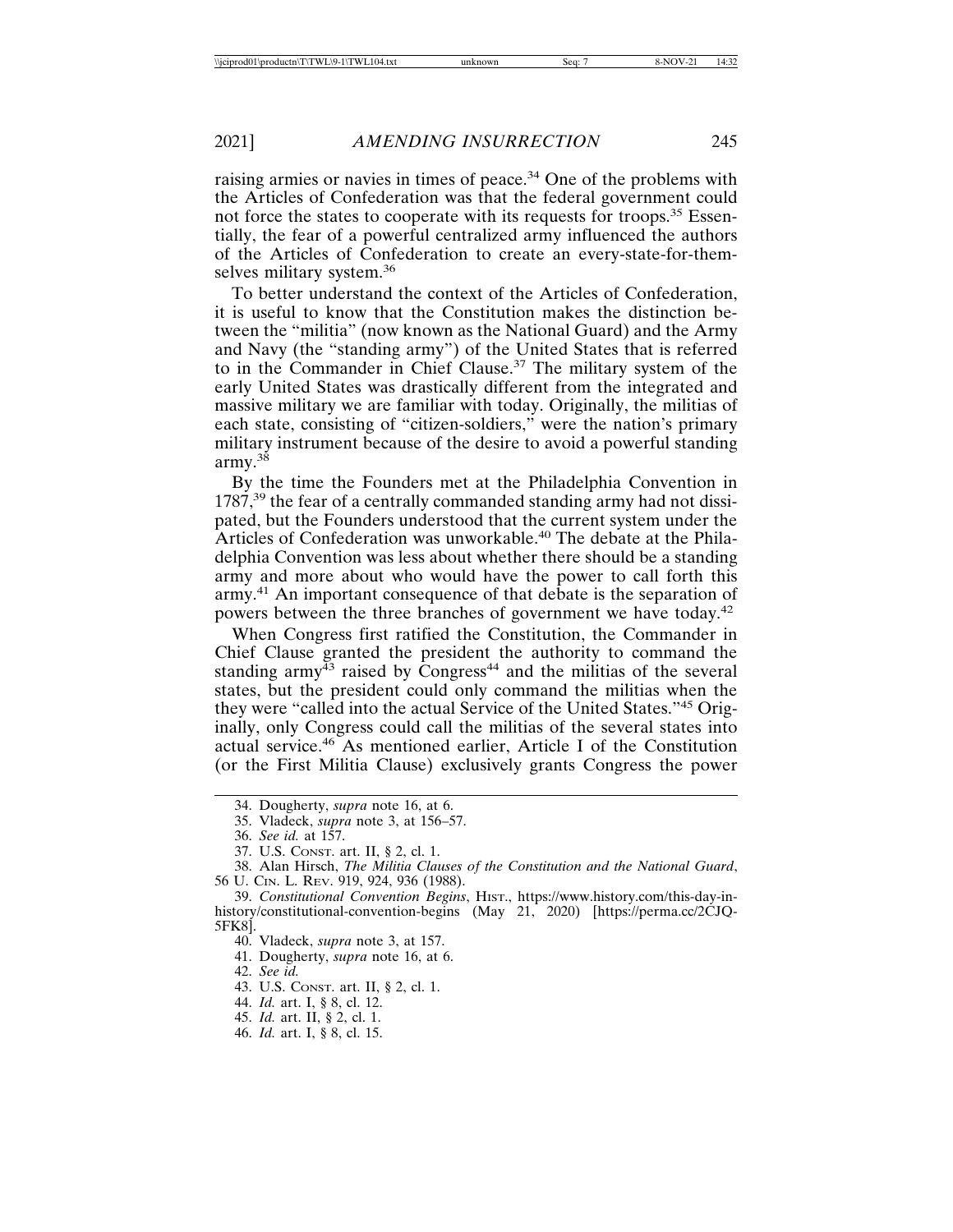"[t]o provide for calling forth the Militia to execute the Laws of the Union, suppress Insurrections and repel Invasions."<sup>47</sup> Interestingly, the Constitution did not grant either the president or Congress express authority to use the standing army in domestic affairs.<sup>48</sup>

#### B. *The Militia Acts*

In 1792, the Second Congress temporarily delegated the power to call forth the militia and perform the duties prescribed within the First Militia Clause—to execute the laws of the union, suppress insurrections, and repel invasions—to the president with several checks on the power.49 The 1792 Calling Forth Act granted the president the authority to "call forth" the militias of the several states to perform the three functions set out in the First Militia Clause.<sup>50</sup> Additionally, for domestic insurrections, the president could not deploy the militias into a state without a request from the state's legislature or executive.<sup>51</sup> Even further, the president only had a limited time to act and was required to issue a proclamation to disperse prior to troop deployment and obtain authorization from a federal judge.<sup>52</sup> The delegation of the calling-forth power was intended to only last three years and function as an experimental delegation of power.53 Within two years, President George Washington invoked the 1792 Calling Forth Act to suppress the Whiskey Rebellion.<sup>54</sup> The success of that experiment ultimately led Congress to permanently delegate an expanded version of the calling-forth power to the president with the 1795 Militia Act despite Washington's criticisms.<sup>55</sup>

The 1795 Militia Act removed several of the checks on the president's power.<sup>56</sup> Under the 1795 Act, the president was not required to obtain authorization from a federal judge, which meant the president exercised sole authority to decide if a situation warranted deployment of the militias.<sup>57</sup> Additionally, the proclamation to disperse requirement was kept, but the 1795 Act could be interpreted to allow the president to simultaneously issue the proclamation and deploy troops.58 Originally, with the 1792 Act, the president had to issue the proclamation to disperse, and only when the proclamation was ig-

- 52. *Id.*
- 53. Vladeck, *supra* note 3, at 160.
- 54. *Id.*
- 55. *Id.* at 161–62.
- 56. *Id.* at 162.
- 57. *Id.*
- 58. *Id.*

<sup>47.</sup> *Id.*

<sup>48.</sup> Vladeck, *supra* note 3, at 157–58.

<sup>49.</sup> *Id.* at 159–60.

<sup>50.</sup> Dougherty, *supra* note 16, at 9–10.

<sup>51.</sup> *Id.*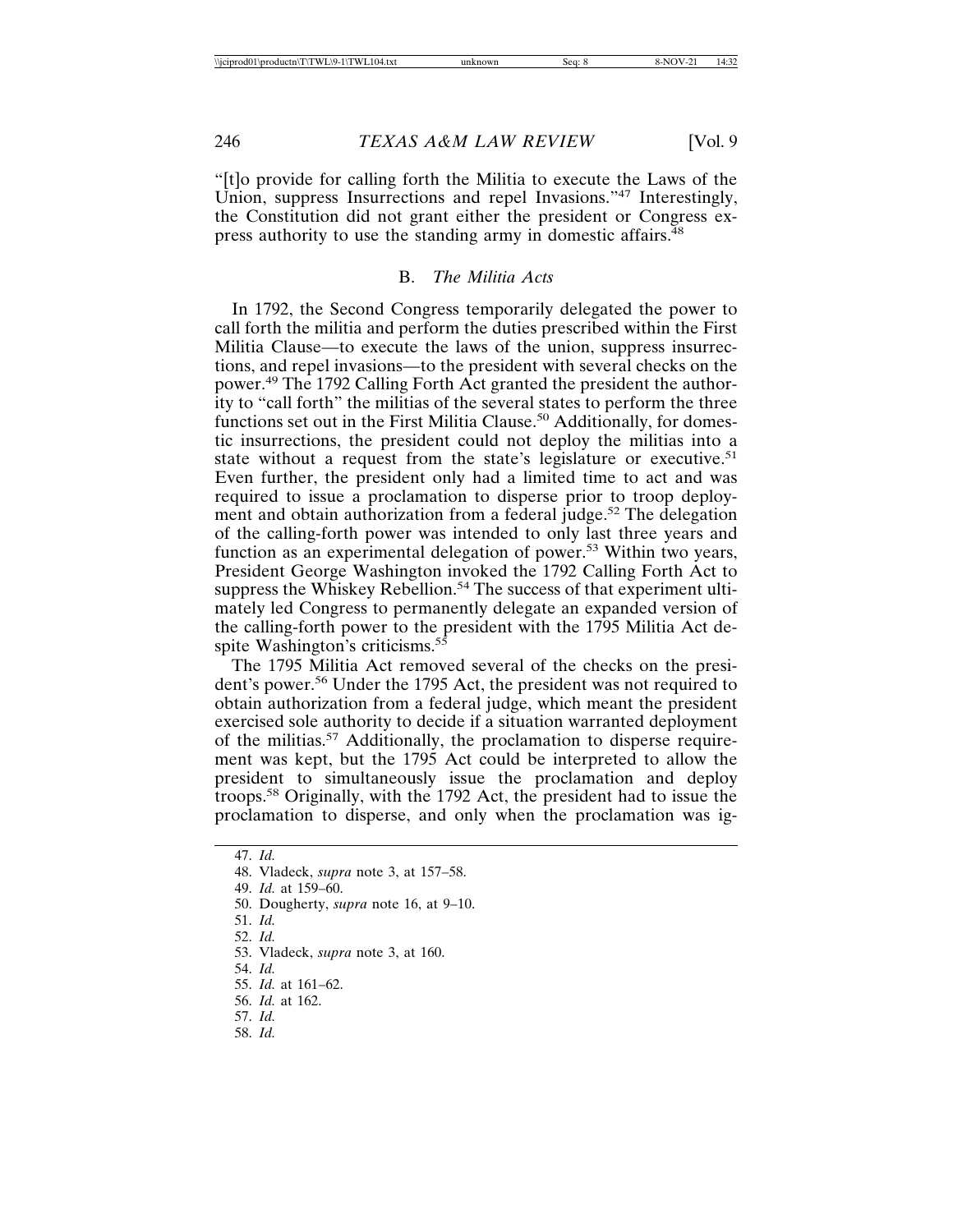nored could the president deploy the militias.<sup>59</sup> The 1795 Act expedited the process, which allowed the president to act much quicker. It is worth considering, however, that it was the success of the 1792 Militia Act experiment that presumably made Congress more comfortable delegating expanded powers to the president.<sup>60</sup> The experiment's success should be a testament to the idea that the president can effectively wield domestic military powers even when it is a multi-step process.

Congress expanded the president's power again in 1799, temporarily authorizing the use of the standing federal army—separate from the militias of the several states—when the 1795 Act would have authorized the use of the militias. $61$  Prior to 1799, the president could only call forth the state militias to address domestic problems, so this was a significant departure from the 1792 and 1795 Militia Acts.<sup>62</sup> For the first time, the president could use the standing federal army in domestic affairs.<sup>63</sup>

In summary, by 1799 the president could unilaterally determine if a domestic situation warranted deployment of federalized troops. Those troops could be either militiamen from the several states or federal troops from the standing army (temporarily in 1799). The troops could be deployed simultaneously with the proclamation to disperse.

# C. *The Insurrection Act of 1807*

The next expansion of the president's domestic military powers occurred in 1807 with the passage of the Insurrection Act.<sup>64</sup> The Ninth Congress permanently delegated the power to use both federal forces and state militias when the Act is invoked and it is lawful for the state militias to be called forth.<sup>65</sup> The Insurrection Act of 1807 is simply the 1795 Militia Act with one sentence added, which is only a slight variation of the 1799 amendment.<sup>66</sup> Curiously, unlike the 1799 temporary amendment, Congress omitted the language that granted the president authority to use federal forces to repel invasions when the militias could also be used.67 Unfortunately, Congress's reasoning can only be guessed at because despite Congress delegating serious military power to the president, there is no legislative history associated with the Insurrection Act of 1807.<sup>68</sup> Instead, history suggests the Act was signed into law to respond to the threat of Spanish troops at the

59. *Id.* at 163. 60. *See id.* at 161–62.

61. *Id.* at 164.

62. *Id.* at 163.

63. *Id.* at 164.

64. *Id.*

65. *Id.*

66. *See id.*

67. *See id.*

68. *Id.*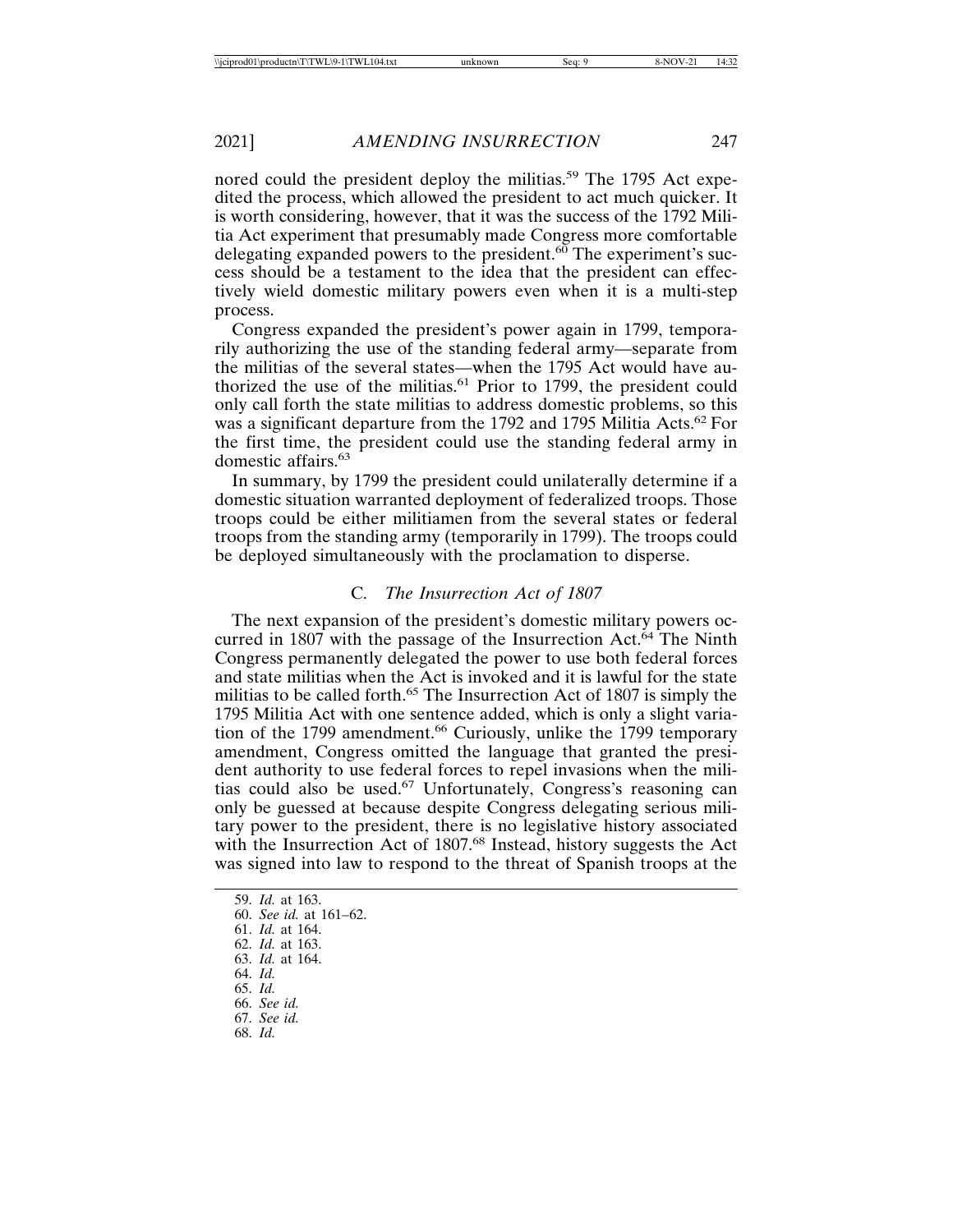southern border and to foil Aaron Burr's attempt to raise an army and claim southern territory.<sup>69</sup>

In 1804, Burr shot and killed his political rival, Alexander Hamilton, in a duel.70 Burr, who had served as Thomas Jefferson's vice president, was politically ruined.<sup>71</sup> Burr's extravagant political ambitions did not fade, and although the details of the plan are not clear, Burr supposedly plotted with General James Wilkenson to raise an army and start a war with Spain.72 Once news of the plan leaked, Wilkenson, the first governor of the Louisiana Territory, wrote a letter to Thomas Jefferson that revealed the plan without naming Burr.<sup>73</sup> Jefferson did not need to be told who the co-conspirator was; he already suspected Burr.<sup>74</sup> This prompted Jefferson to write a letter to James Madison, the then-Secretary of State, asking if the Constitution permitted him to deploy the federal standing army to foil Burr's plot.<sup>75</sup> Madison, strictly interpreting the Constitution, replied that the Constitution did not allow for federal troops to be used to capture Burr.<sup>76</sup> After receiving Madison's response, Jefferson did not deploy the federal standing army and requested that Congress enact a bill "authorising the emploiment of the land or Naval forces of the US[] in cases of insurrection."77 Months later, on March 3, 1807, the Insurrection Act became law and, Aaron Burr had been in custody for eleven days.78

The Insurrection Act of 1807 marked "Congress's departure from the First Militia Clause as the exclusive source of its authority to regulate the President's emergency military power."79 There are two important points here. The first is that early in the nation's history, Congress and the president viewed the First Militia Clause as the source of the president's emergency domestic military powers. This is evidenced by Thomas Jefferson's refusal to deploy the federal standing army to capture Burr even when there was evidence that Burr intended to claim American territory for himself and the Militia Acts arguably already gave Jefferson authority to act. The second is that Congress exercised broad constitutional authority when it passed the Act, and the subsequent amendments to the Act followed the same trend.80 The First Militia Clause did not discuss the use of the federal standing army.<sup>81</sup> This is important to understand because Congress

69. Roos, *supra* note 6. 70. *Id.* 71. *Id.* 72. *Id.* 73. *Id.* 74. *Id.* 75. *Id.* 76. *Id.* 77. *Id.* 78. *Id.* 79. Vladeck, *supra* note 3, at 165. 80. *Id.* at 165–66. 81. *Id.* at 165.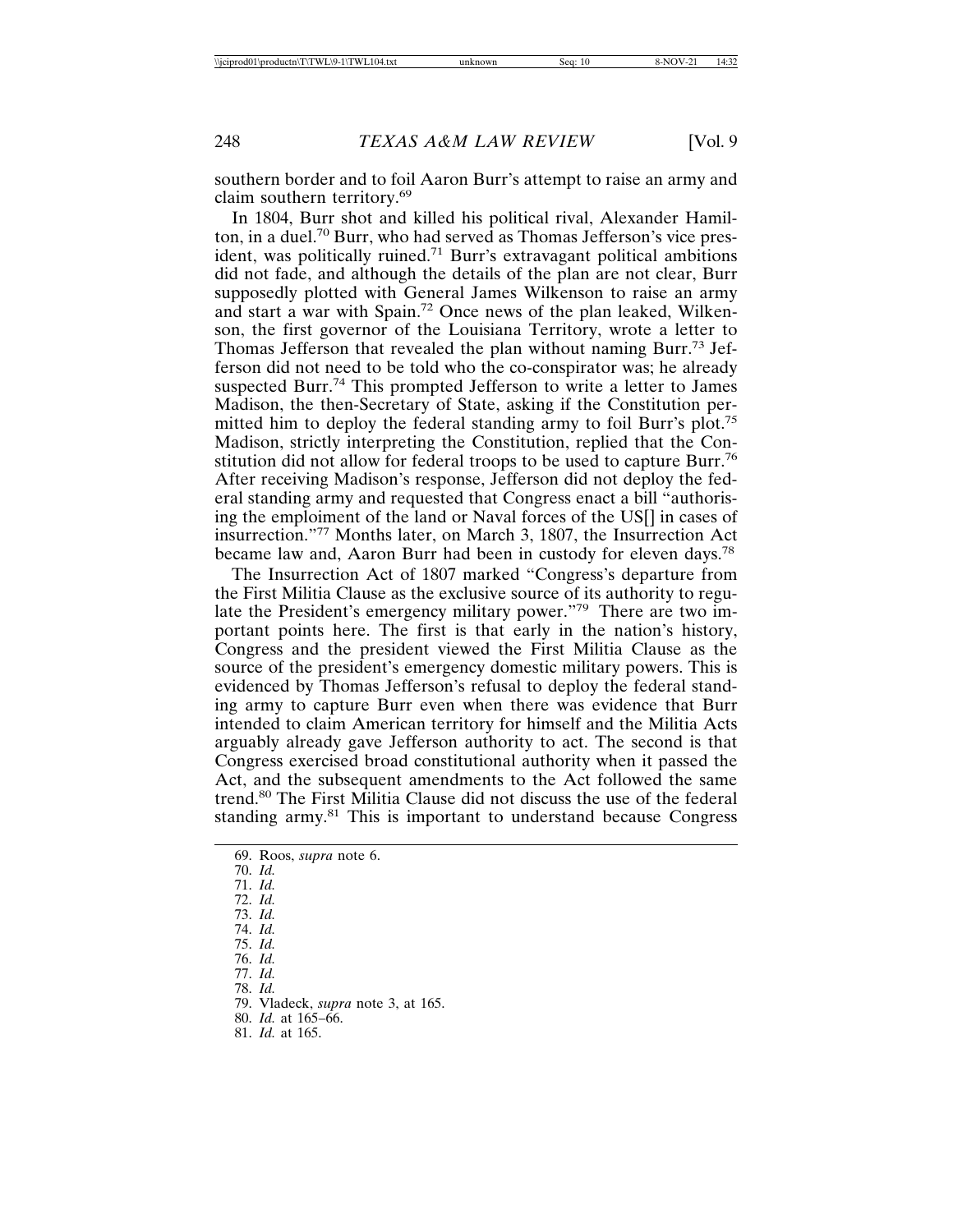began delegating emergency military powers to the president by drawing broadly on the powers the Constitution granted to it.<sup>82</sup> The powers that Congress delegated were outside the powers contained in the First Militia Clause.<sup>83</sup>

# D. *Amendments to the Insurrection Act*

For fifty-four years, the Insurrection Act remained the same.<sup>84</sup> By the time the Act was amended in 1861 to provide the legal basis for waging the Civil War,<sup>85</sup> the Supreme Court had made two landmark rulings on the scope of the president's authority under the Insurrection Act.86 These rulings provide context for the subsequent amendments. The first case is *Martin v. Mott*, and the second is *Luther v. Borden*. 87 In *Mott*, the Court considered who should have the power to determine when circumstances warranted calling forth the militia.<sup>88</sup> The Court held that the president alone possesses the authority to determine when the militia should be called forth and that the "law does not provide for any appeal from the judgment of the President."89 In *Luther*, the Court adopted a similar holding but included a line of reasoning no court before or after it has ever ventured into: The power to impose martial law is necessarily included in the powers Congress delegated to the president in the  $1795$  Militia Act.<sup>90</sup> No other court has ever pinpointed the source of the president's power to impose martial law in either the Constitution or an act of Congress (that is not temporary). $91$ 

Following the reasoning in *Mott*, the Court ruled that the power to impose martial law "could not be subjected to review by the courts."92 However, the *Luther* Court also suggested that if the president should abuse this power, it would be up to Congress to provide the remedy.<sup>93</sup> The Supreme Court's rulings solidified the absolute discretion the president possesses to determine whether circumstances necessitate calling forth the militia. Additionally, and more interestingly, the Court suggested that Congress delegated the power to impose martial law to the president when the Constitution did not grant Congress that power, nor did Congress enact any statute that created such

86. *Id.* at 170.

87. Martin v. Mott, 25 U.S. 19 (1827); Luther v. Borden, 48 U.S. 1 (1849); Vladeck, *supra* note 3, at 170.

88. Vladeck, *supra* note 3, at 171.

- 91. *Id.* at 173.
- 92. *Id.* 93. *Id.*

<sup>82.</sup> *Id.* at 165–66.

<sup>83.</sup> *Id.*

<sup>84.</sup> *Id.* at 166.

<sup>85.</sup> *Id.*

<sup>89.</sup> *Id.* at 172.

<sup>90.</sup> *Id.* at 172–73.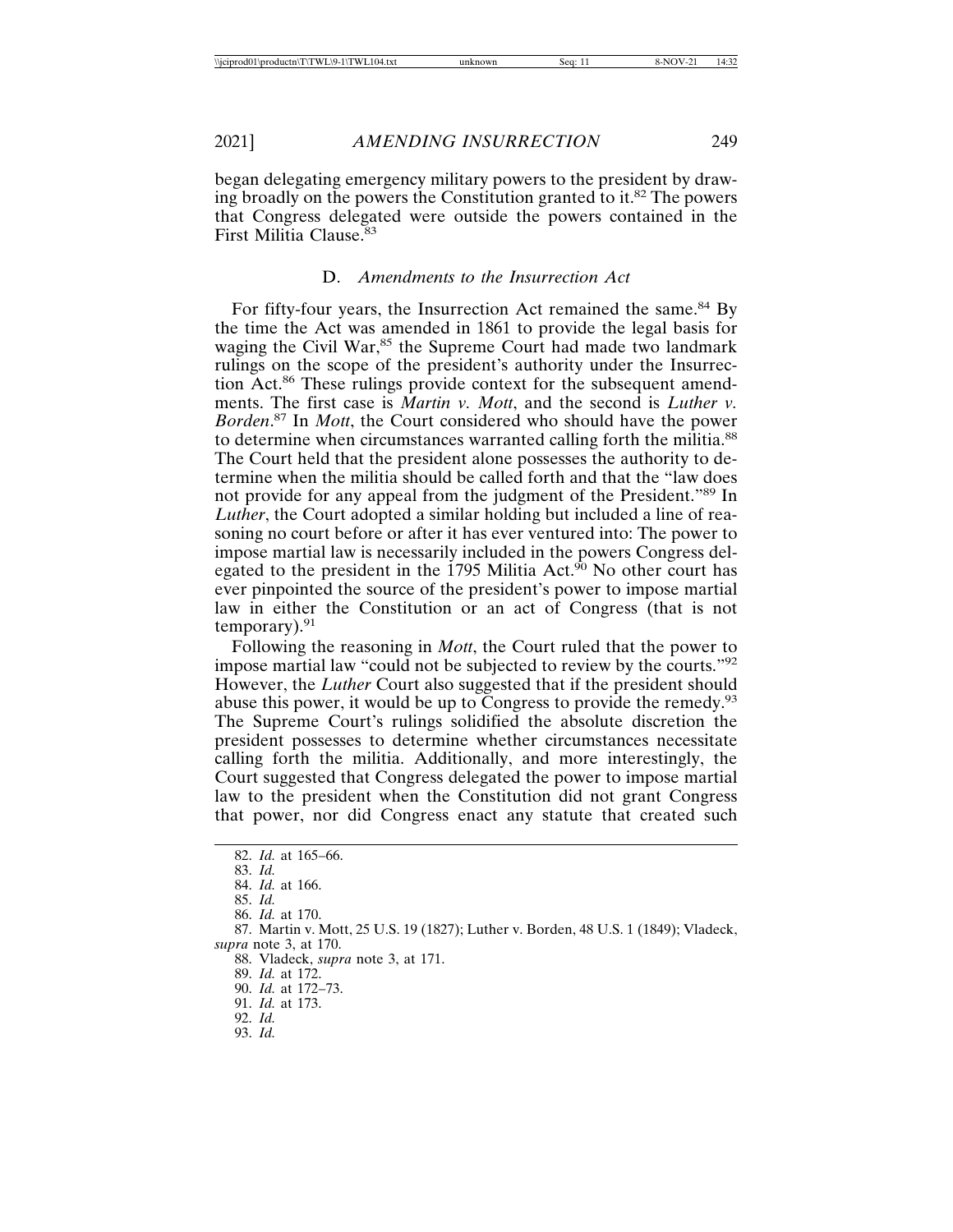power.94 This ruling appears paradoxical on its face, and from the perspective of the early strict constitutional government, it is. As discussed earlier, the trend has been for Congress to exercise broad and sweeping authority when it delegates emergency powers to the president. The more time that passes, the more powers the president seems to possess—powers that even the Supreme Court has struggled to define.95

The third major revision to the Insurrection Act occurred in 1861, which granted the president the legal basis to wage war against the southern states.<sup>96</sup> The passage of the Suppression of the Rebellion Act of 1861 (an amendment to the Insurrection Act) created a new "triggering event" that the president could use to justify the deployment of federal troops.97 In the event of a "rebellion against the authority of the Government of the United States," the president became able to call forth the militias of the several states and the federal standing army to execute the law.<sup>98</sup> Additionally, the statute included language that expressly granted the president sole discretion to determine when circumstances made it "impracticable" to execute the law thus triggering the Act.99 With the 1861 Act in place, the president possessed enormously expanded powers compared to the original 1792 Militia Act. Nearly all the checks included in the 1792 Act were "heavily diluted."<sup>100</sup>

The Suppression of the Rebellion Act of 1861 is the last revision to withstand the test of time. Congress enacted the 1871 Ku Klux Klan Act to respond to the southern states' resistance during the Reconstruction, more specifically the Ku Klux Klan and their violent ideologies.<sup>101</sup> The 1871 Act authorized the president to impose martial law when it was necessary to protect the civil rights conferred by the Fourteenth Amendment.<sup>102</sup> The 1871 Act resulted in thousands of arrests but was ultimately declared unconstitutional by the Supreme Court in 1882.103 This left only the "equal protection of the law" guarantee, or "triggering event," remaining.

Lastly, the Enforcement Act of 2007 was drafted to address the botched response by the federal government to Hurricane Katrina and allow federal troops to assist civilian law enforcement during nat-

<sup>94.</sup> *See id.* at 172–73.

<sup>95.</sup> *See id.* at 172–75.

<sup>96.</sup> *Id.* at 167.

<sup>97.</sup> Dougherty, *supra* note 16, at 12.

<sup>98.</sup> Act of July 29, 1861, ch. 25, § 1, 12 Stat. 281, 281.

<sup>99.</sup> *Id.*; Vladeck, *supra* note 3, at 167.

<sup>100.</sup> Vladeck, *supra* note 3, at 167.

<sup>101.</sup> *Ku Klux Act Passed by Congress*, HIST., https://www.history.com/this-day-inhistory/ku-klux-act-passed-by-congress (Apr. 16, 2020) [https://perma.cc/46K7- XWAR].

<sup>102.</sup> Vladeck, *supra* note 3, at 167.

<sup>103.</sup> *Ku Klux Act Passed by Congress*, *supra* note 101.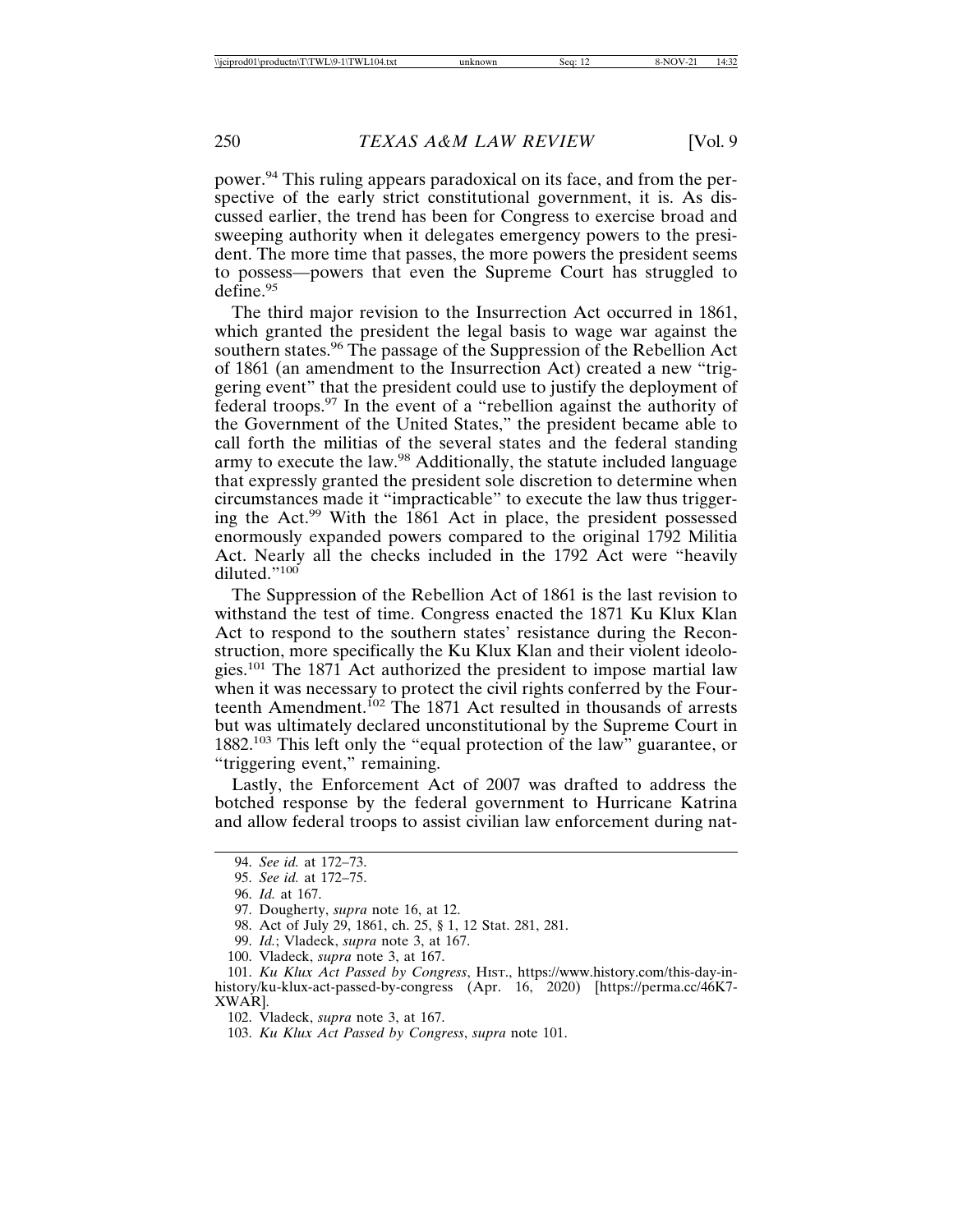ural disasters.104 The 2007 Act was quietly included in the Defense Authorization Act of 2007—so quietly many lawmakers did not realize they were voting to amend the Insurrection Act, which some scholars believe was a significant factor in the Defense Authorization Act's repeal just a year later in 2008.105 Another factor may have been that the 2007 Act bestowed "unprecedented unilateral authority" upon the president to deploy federal and state forces domestically.<sup>106</sup>

# E. *The Modern Insurrection Act*

The Insurrection Act, in its current form, comprises five statutes codified at 10 U.S.C. § 251 through § 255.107 The Act grants the president several powers.<sup>108</sup> Section 251 of the Act authorizes a state's legislature or its governor—if the legislature cannot convene—to request that the president federalize the state's militia and utilize any other armed forces in the number requested by the state.<sup>109</sup> However, in stark contrast, § 252 and § 253 allow the president to unilaterally federalize a state's militia and federal forces to enforce the nation's laws when circumstances arise that "make it impracticable to enforce the laws of the United States in any State by the ordinary course of judicial proceedings" or that deprive citizens of the equal protection of law guaranteed by the Constitution.<sup>110</sup> If the president considers it necessary to use military forces in any of these situations, the president is required to issue a proclamation to disperse and provide the insurgents a limited time to cease their activities.111 While this is perhaps not the only way the president can deploy federal forces domestically,112 the Act provides broad and explicit congressional authority to do so under certain conditions based on the president's discretion.<sup>113</sup> In fewer words, if troops are not requested by a state, the president alone has the authority to determine and define "insurrection" and to take action based on that unilateral determination with few constraints.<sup>114</sup>

The Insurrection Act in force today is the result of congressional amendments and court rulings that have consistently reduced the checks on the president's power under the Act.115 As discussed above,

112. The emergency powers doctrine also allows the president to deploy federal forces domestically. *See* Dougherty, *supra* note 16, at 17–22.

113. *See* Vladeck, *supra* note 3, at 164.

114. *Id.* at 168.

115. *Id.* at 169.

<sup>104.</sup> Thaddeus Hoffmeister, *An Insurrection Act for the Twenty-First Century*, 39 STETSON L. REV. 861, 895–99 (2010).

<sup>105.</sup> *Id.* at 898–99.

<sup>106.</sup> *Id.* at 899.

<sup>107. 10</sup> U.S.C. §§ 251–255.

<sup>108.</sup> *Id.*

<sup>109.</sup> *Id.* § 251.

<sup>110.</sup> *Id.* §§ 252–253.

<sup>111.</sup> *Id.* § 254.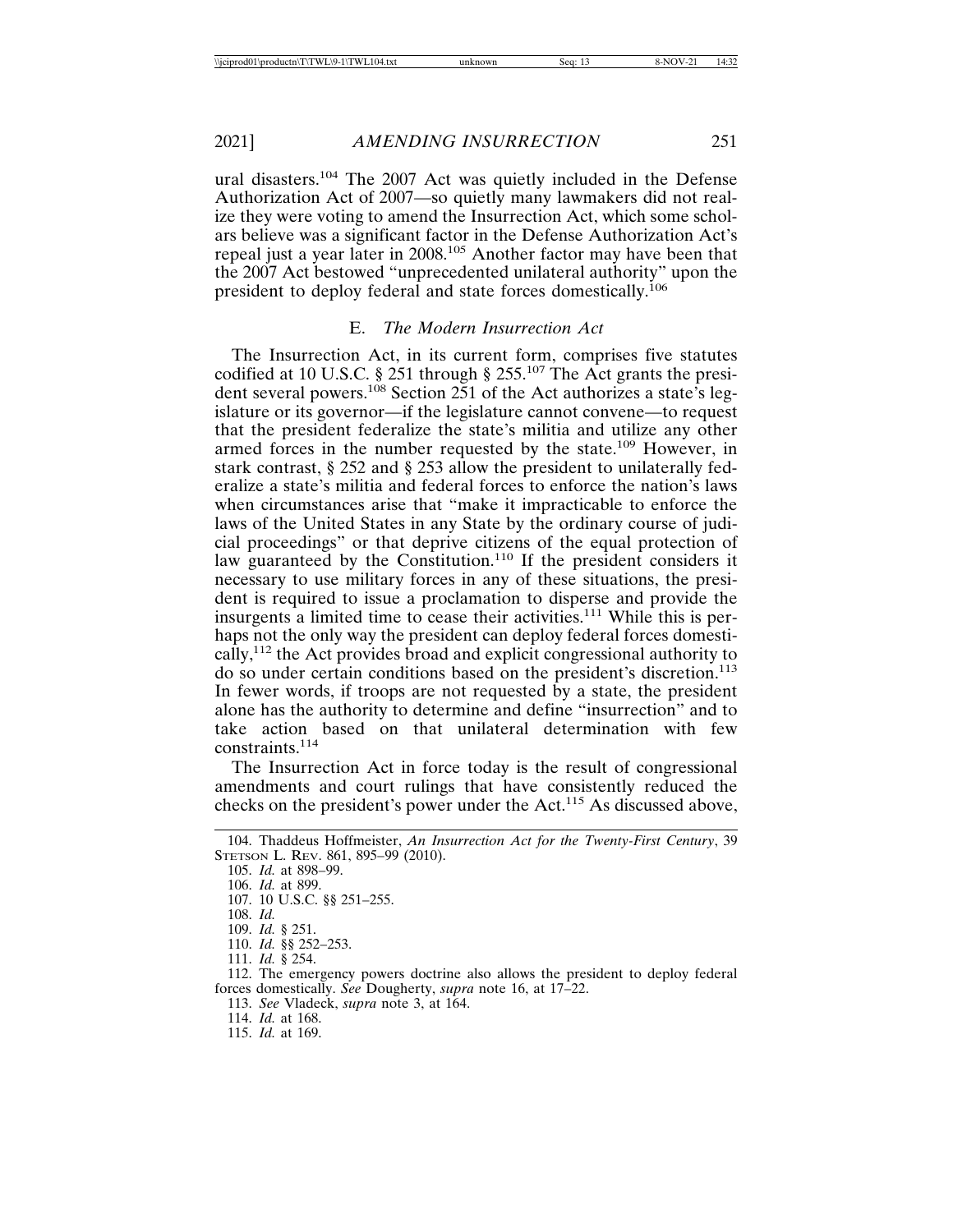the Supreme Court, at least in part, is to blame for the continued expansion of the president's already broad authority under the Act. By failing to adequately define the sources and extent of the president's emergency domestic military power, the Court has left the door open to continued and unnecessary expansion of the president's discretion. Congress, seemingly for the sake of expediency, has removed nearly all the checks on presidential power under the Act. Part III argues that the reduced checks on presidential power have not resulted in a more effective Insurrection Act. By analyzing select instances when the Insurrection Act was invoked, Part III attempts to show that increased checks on presidential power would not have resulted in significantly different outcomes in these instances.

### III. USE IN MODERN TIMES

The Insurrection Act is rarely invoked.<sup>116</sup> The most recent instance was in 1992 in Los Angeles.<sup>117</sup> The Act's modern usage primarily revolves around racial tensions, including violence and discriminatory applications of the law.118 This Part will describe select instances of the Act's use and provide commentary regarding the outcomes and how the same could be achieved with greater checks on the president's power under the Act.

# A. *Little Rock, Arkansas, 1957*

On May 17, 1954, the Supreme Court handed down its landmark ruling in *Brown v. Board of Education of Topeka*. 119 The Court concluded "in the field of public education the doctrine of 'separate but equal' has no place."<sup>120</sup> As a result, the arduous and occasionally violent desegregation of schools began around the nation.<sup>121</sup> In 1955, the Court issued a supplementary opinion to their 1954 ruling in *Brown* to compel the states lagging behind in their desegregation efforts to implement racially nondiscriminatory school admission policies "with all deliberate speed."122 The Court recognized the unique difficulties that individual schools confronted while they made the transition, so the

118. Cathey, *supra* note 116.

<sup>116.</sup> Libby Cathey, *What Is the Insurrection Act and Why Has It Been Invoked Before?*, ABC (June 2, 2020, 4:20 PM), https://abcnews.go.com/Politics/insurrectionact-invoked/story?id=71020988 [https://perma.cc/G9R2-5CUD].

<sup>117.</sup> *See* Anjuli Sastry et al., *When LA Erupted in Anger: A Look Back at the Rodney King Riots*, NPR (Apr. 26, 2017, 1:21 PM), https://www.npr.org/2017/04/26/ 524744989/when-la-erupted-in-anger-a-look-back-at-the-rodney-king-riots [https:// perma.cc/S6R3-3NCS].

<sup>119.</sup> Brown v. Bd. of Educ., 347 U.S. 483 (1954), *supplemented*, 349 U.S. 294 (1955). 120. *Id.* at 495.

<sup>121.</sup> Alexis Clark, *Why Eisenhower Sent the 101st Airborne to Little Rock After Brown v. Board*, HIST. (Apr. 8, 2020), https://www.history.com/news/little-rock-ninebrown-v-board-eisenhower-101-airborne [https://perma.cc/JE37GA9U].

<sup>122.</sup> *Brown*, 349 U.S. at 301.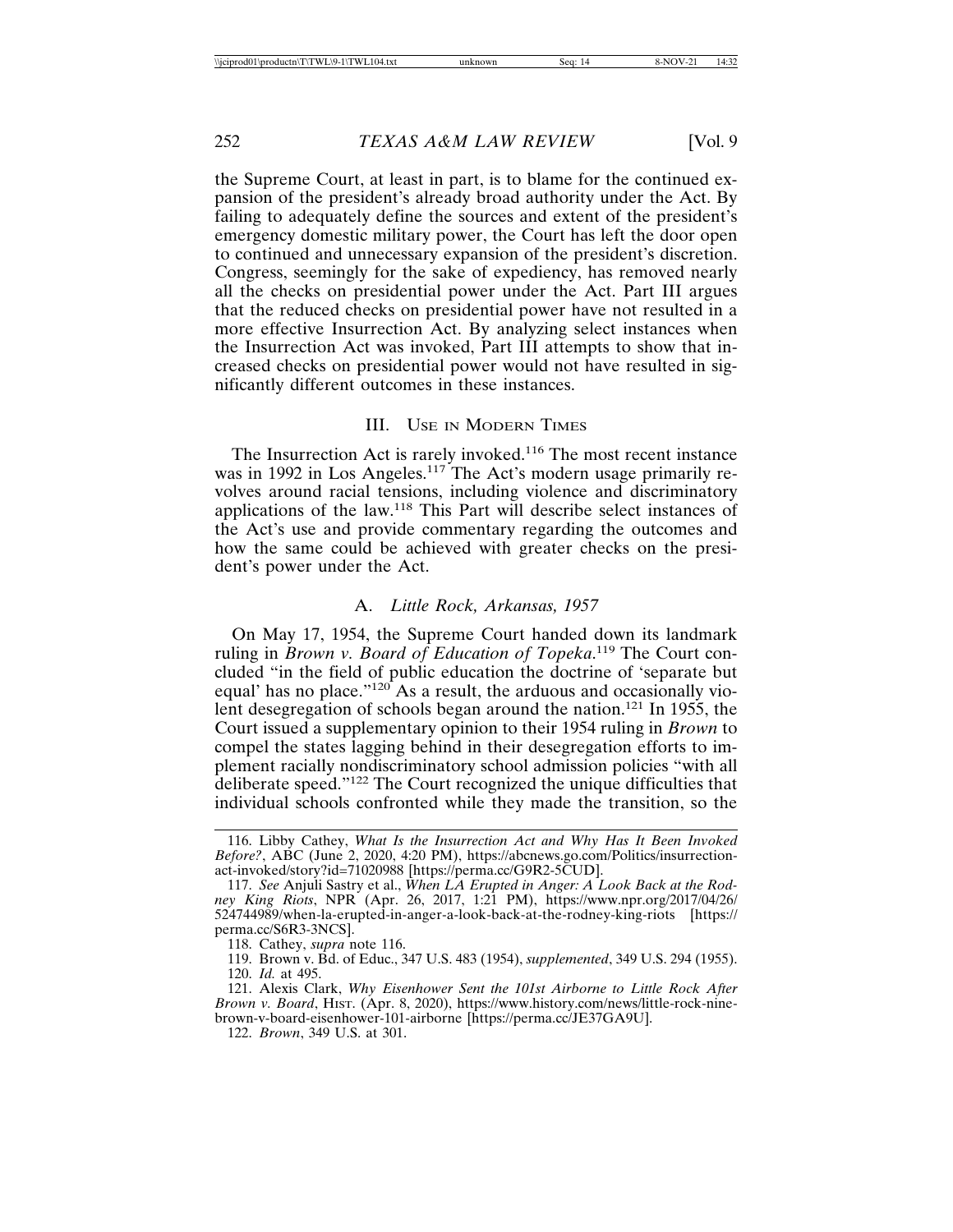Court ordered that each institution "make a prompt and reasonable start toward full compliance," resting the burden upon each defendant to show the time stipulated to desegregate was necessary and granting the local courts authority to determine whether these efforts were in good faith.<sup>123</sup>

Three days after the original 1954 ruling, the Little Rock District School Board ("School Board") issued a public statement stating, "It is our responsibility to comply with Federal Constitutional Requirements[,] and we intend to do so when the Supreme Court of the United States outlines the method to be followed."124 Meanwhile, Arkansas state representatives were actively working against desegregation of their schools by promulgating racist state laws intended to perpetuate the current system of racial discrimination.<sup>125</sup> The School Board was undeterred and went forward with the first stage of their desegregation program, which desegregated grades ten through twelve for senior high schools.<sup>126</sup> In the midst of infighting between Arkansas lawmakers and its educational institutions, nine Black students, who would become known as the "Little Rock Nine,"127 were enrolled in Central High School in 1957.<sup>128</sup> On September 2, 1957, one day prior to the Nine's first day at Central High School, and without a request by the school, the Governor of Arkansas deployed the Arkansas National Guard and made the school "off limits" to Black students.129 This action catalyzed several responses, including an investigation by the U.S. Attorney for the Eastern District of Arkansas initiated on September 4, 1957.<sup>130</sup> Eventually, after a federal district court enjoined the Governor from using the National Guard to obstruct or interfere with the school's policy, the Nine were able to enter the high school on September 23, 1957, with assistance from the Little Rock Police Department.<sup>131</sup>

However, while the Governor yielded to the district court's order, the injunction did not prevent a large crowd of demonstrators gathered outside the school from causing the Nine to be removed from campus the same morning.132 Simultaneously, President Eisenhower signed Executive Order No. 10730, invoking his power to send federal army troops to Central High School to enforce federal law where willful obstruction "ma[de] it impracticable to enforce such laws by the

128. *Cooper*, 358 U.S. at 9.

<sup>123.</sup> *Id.* at 300.

<sup>124.</sup> Cooper v. Aaron, 358 U.S. 1, 7 (1958).

<sup>125.</sup> *Id.* at 8–9.

<sup>126.</sup> *Id.*

<sup>127.</sup> *Little Rock Nine*, HIST., https://www.history.com/topics/black-history/centralhigh-school-integration (Jan. 19, 2021) [https://perma.cc/9XBC-R5YA].

<sup>129.</sup> *Id.*

<sup>130.</sup> *Id.* at 11.

<sup>131.</sup> *Id.* at 11–12.

<sup>132.</sup> *Id.* at 12.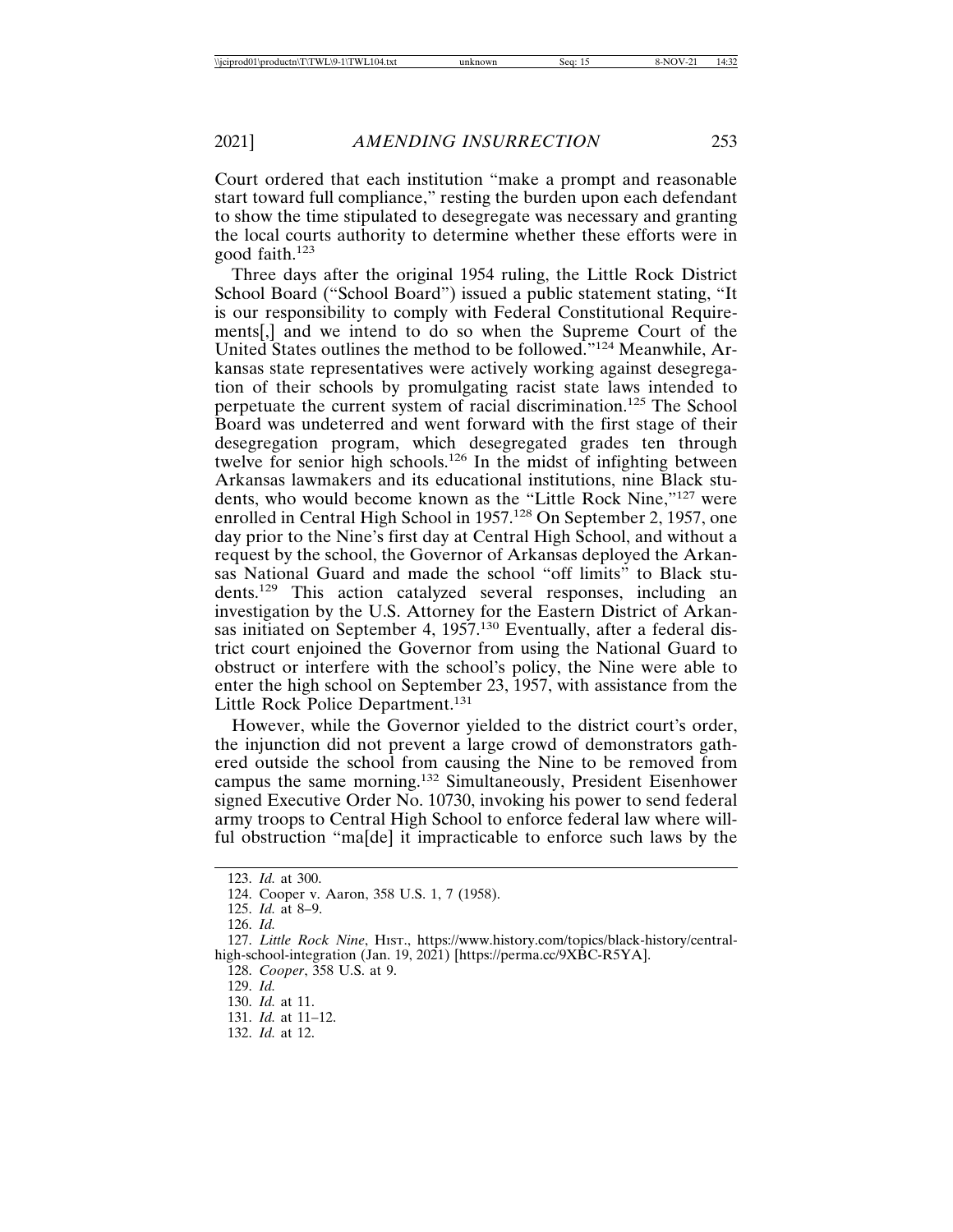ordinary course of judicial proceedings."133 The federal troops arrived on September 25, 1957, and remained until November 27, 1957, when they were replaced by a federalized National Guard unit, which remained until the end of the school year.<sup>134</sup>

Several aspects of the Arkansas case warrant discussion and additional consideration. First, racial tension is a dominant factor underlying this modern invocation of the Insurrection Act.135 Second, despite being an example of troop deployment occurring against the will of the state and its governor, this instance seems to be a perfect example of why the Act is necessary and how domestic deployment of federal troops by the president can be desirable. Third, President Eisenhower acted under what is now § 252 of the Act, which granted him unilateral discretion to send federal troops (this is one of the sections this Comment argues Congress should amend).

President Eisenhower's invocation of § 252 is particularly relevant to the argument that unilateral discretion is necessary to promote expediency. But consider that twenty-two days passed after the Governor of Arkansas used the National Guard to prevent the Nine from entering the building and President Eisenhower invoking the Act; one more day passed before the troops arrived for a total of twenty-three days between the action causing obstruction and the troop deployment correcting it. Notably, Executive Order No. 10730, signed on September 24, 1957, included the proclamation to disperse as required, but only one day was allowed to pass prior to troop arrival on September 25.<sup>136</sup>

Arguably, only the last two days are relevant because, presumably, Eisenhower waited until it was clear that Arkansas could not handle the situation on its own before he intervened. However, it stands to reason that if there were an expedited judicial or congressional review process that would substantiate the president's determination, which he could unilaterally initiate when a crisis arose, the same outcome could have been realized here so long as the process took less than twenty-one days.

# B. *Alabama 1963 and the Stand in the Schoolhouse Door*

On two occasions in 1963, President John F. Kennedy federalized and deployed National Guard troops.137 First, he sent troops to the University of Alabama on June 10 and then second to Tuskegee High

<sup>133.</sup> Exec. Order No. 10,730, 22 Fed. Reg. 7628 (Sept. 24, 1957).

<sup>134.</sup> *Cooper*, 358 U.S. at 12.

<sup>135.</sup> Cathey, *supra* note 116.

<sup>136.</sup> Exec. Order No. 10,730, 22 Fed. Reg. 7628 (Sept. 24, 1957).

<sup>137.</sup> *University of Alabama Desegregated*, HIST., https://www.history.com/this-dayin-history/university-of-alabama-desegregated (June 12, 2020) [https://perma.cc/ TQ2F-9ASW].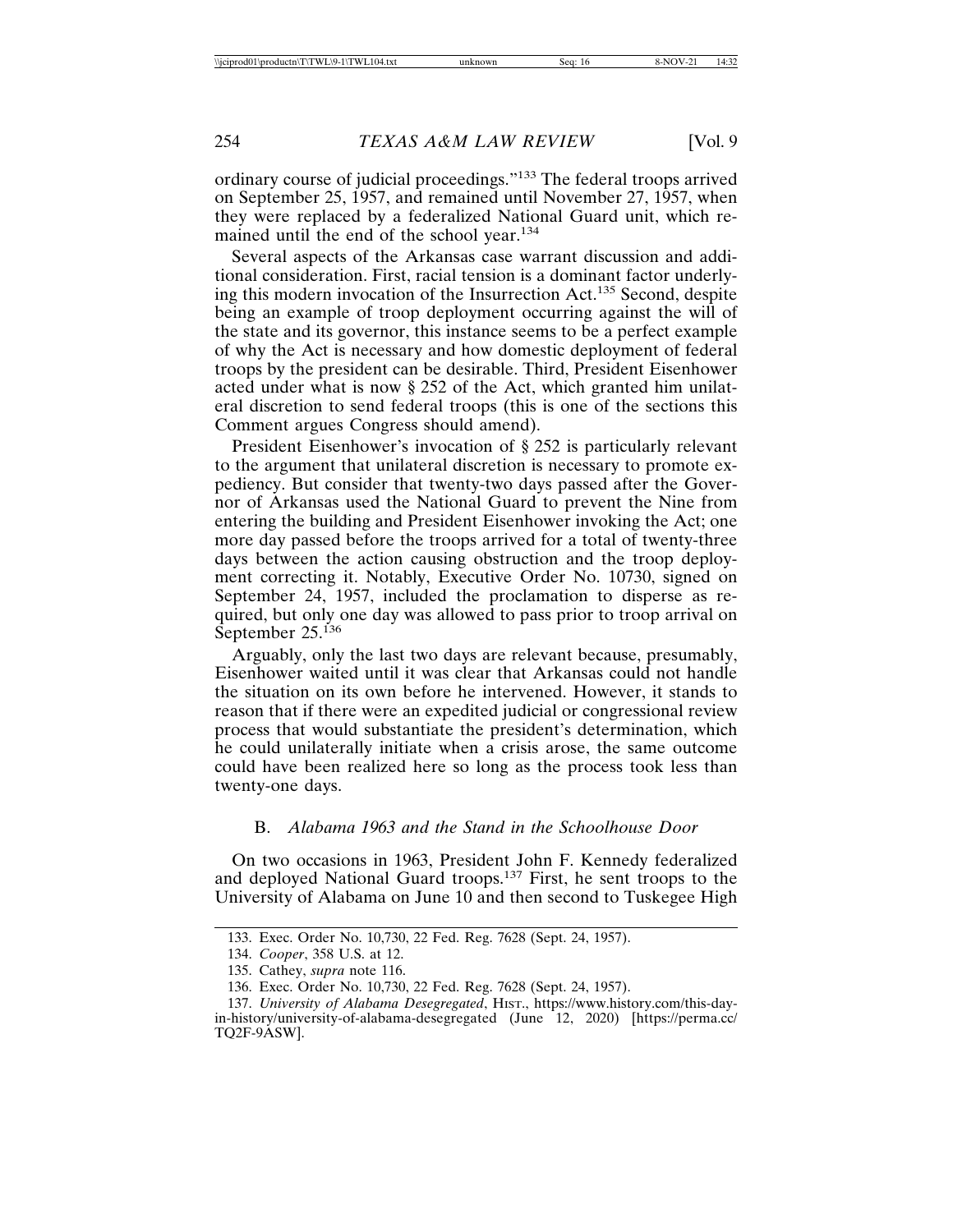School in September.<sup>138</sup> Similar to Eisenhower in Little Rock, Kennedy signed Executive Order No. 11111 to enforce school desegregation policies.139 During what is popularly known as the "Stand in the Schoolhouse Door,"<sup>140</sup> controversial Alabama Governor George Wallace literally stood in the doorway of the University of Alabama, accompanied by state troopers, to prevent two Black students from desegregating the school.<sup>141</sup> Wallace only yielded after Kennedy's federalized National Guard confronted him.142 A few months later, in September, Wallace once again tried to block the integration of another school, Tuskegee High School.143 Once again, he only yielded to Kennedy's troops once he was confronted with overwhelming federal pressure.144

Kennedy was likely not surprised by the Stand in the Schoolhouse Door incident. In fact, Wallace campaigned on a segregationist platform and made it clear that he would stand in the door to prevent Black students from entering and integrating the University of Alabama.145 As early as April 25, 1963, Robert Kennedy and Assistant Attorney General Burke Marshall began meeting with Wallace to negotiate the integration of the University of Alabama.146 Wallace asked for the meeting to be taped so that he could show Alabamians the federal government was willing to send federal troops to enforce the law.<sup>147</sup> These negotiations took place months before the infamous event and included discussions about the procedure to be followed if Wallace did in fact stand in the doorway.<sup>148</sup>

The Stand in the Schoolhouse Door shows that not all crises develop overnight; they can arise after months of negotiations and national publicity, which should provide ample time to prepare in advance, as Kennedy actually did in this instance. Although not all crises will build up over a period of months, the ones that do build up

<sup>138.</sup> *Id.*

<sup>139.</sup> Exec. Order No. 11,111, 28 Fed. Reg. 5709 (June 11, 1963).

<sup>140.</sup> Debra Bell, *George Wallace Stood in a Doorway at the University of Alabama 50 Years Ago Today*, U.S. NEWS (June 11, 2013, 2:05 PM), https://www.usnews.com/ news/blogs/press-past/2013/06/11/george-wallace-stood-in-a-doorway-at-the-universi ty-of-alabama-50-years-ago-today [https://perma.cc/RAE9-B7TN].

<sup>141.</sup> *University of Alabama Desegregated*, *supra* note 137.

<sup>142.</sup> *Id.*

<sup>143.</sup> *Id.*

<sup>144.</sup> *Id.*

<sup>145.</sup> *Whose Law?: State Sovereignty and the Integration of the University of Alabama*, JOHN F. KENNEDY PRESIDENTIAL LIBR. & MUSEUM, https:// www.jfklibrary.org/learn/education/teachers/curricular-resources/high-school-curricular-resources/whose-law-state-sovereignty-and-the-integration-of-the-university-of-alabama [https://perma.cc/R8ZN-DZ2Y].

<sup>146.</sup> *Id.*

<sup>147.</sup> *Id.*

<sup>148.</sup> *The Stand in the Schoolhouse Door*, ENCYCLOPEDIA.COM, https:// www.encyclopedia.com/politics/legal-and-political-magazines/stand-schoolhouse-door (Feb. 19, 2021) [https://perma.cc/9FB8-XYST].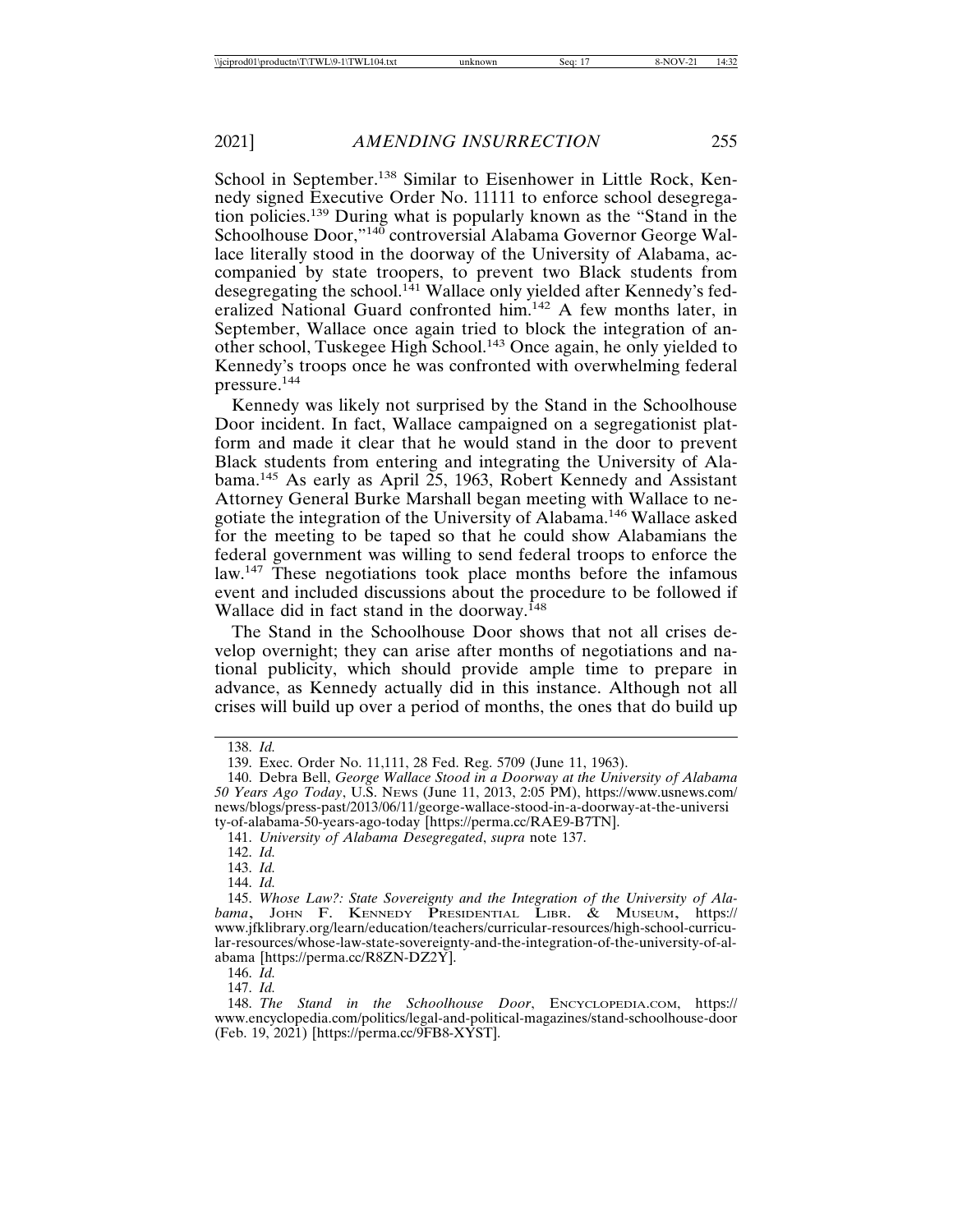slowly provide ample time for the president to submit the possibility of federal military involvement to an independent review process. Granted, this is another example of the Act being invoked and used responsibly for the advancement of civil rights. However, it is also an instance where, prior to invocation, the president had time to consider the political and legal ramifications of the move. Certainly, in similar cases, the need for an ultra-expedient review is mitigated by the circumstances themselves. If this proposition is true, then what harm would come from the president submitting his determination for review that certain actions, if taken, would warrant deployment of federal troops? This infamous example supports the argument that if the president was forced to seek a judgment from an independent review, it would not hinder the Act's usefulness due to a lack of expediency.

## C. *Rodney King Riots 1992*

In Los Angeles, California, 1991, after a high-speed chase, Los Angeles police officers ordered Rodney King out of his vehicle and kicked and beat him with batons for fifteen minutes.149 A video of the incident showed more than a dozen police officers standing by and watching the beating.<sup>150</sup> The incident resulted in four officers being charged with excessive use of force.151 However, one year later, on April 29, 1992, a jury acquitted all four officers.<sup>152</sup> Within hours, the community responded with chaos and violence that lasted for five days and resulted in more than 50 riot-related deaths, over 2,000 injuries, and almost 6,000 arrests.<sup>153</sup>

Quickly, it became clear that the Los Angeles Police Department, with assistance from the California National Guard, could not handle the wide-spread violence and riots on its own.154 Pete Wilson, the governor of California at the time, requested that President George H.W. Bush send federal troops to assist in restoring order to the city under what is now § 251 of the Insurrection Act.<sup>155</sup> Shortly after, President Bush deployed 4,000 federal troops to the city, and within days the riots became manageable.<sup>156</sup>

<sup>149.</sup> Sastry et al., *supra* note 117.

<sup>150.</sup> *Id.*

<sup>151.</sup> *Id.*

<sup>152.</sup> *Id.*

<sup>153.</sup> *Id.*

<sup>154.</sup> *See id.*

<sup>155.</sup> Mark Nevitt, *The President and the Domestic Deployment of the Military: Answers to Five Key Questions*, JUST SEC., https://www.justsecurity.org/70482/the-president-the-military-and-minneapolis-what-you-need-to-know/ (June 2, 2020) [https:// perma.cc/9FBE-BG32].

<sup>156.</sup> Paul Taylor & Carlos Sanchez, *Bush Orders Troops into Los Angeles*, WASH. Post (May 2, 1992), https://www.washingtonpost.com/archive/politics/1992/05/02/ bush-orders-troops-into-los-angeles/4c4711a6-f18c-41ed-b796-6a8a50d6120d/ [https:// perma.cc/VBV4-WZPB].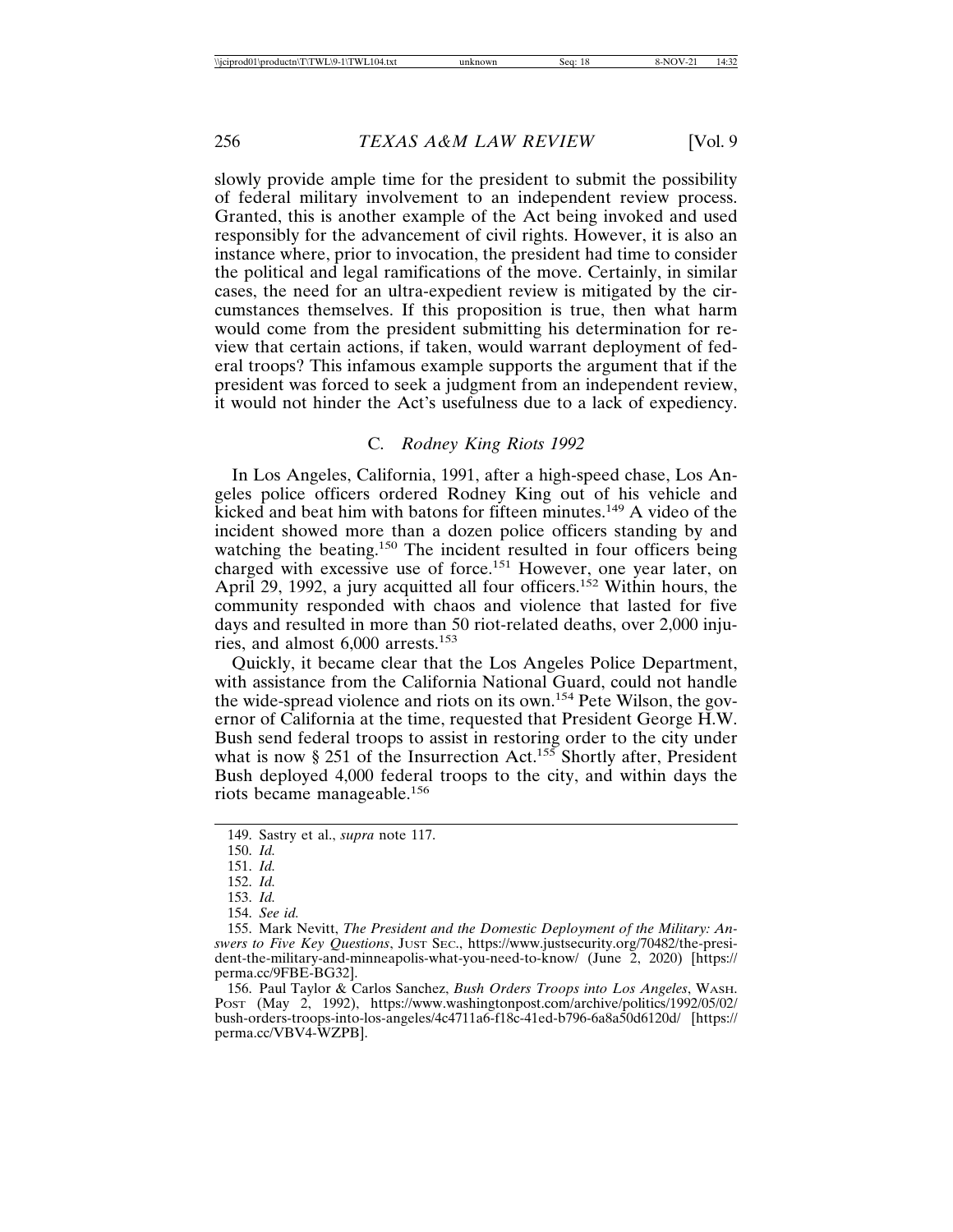This situation is unique among the selected uses of the Insurrection Act because while racial tensions do underlie the cause of violence, the deployment of troops was meant to address the violence itself, not the underlying cause. The Rodney King riots are significant because of the speed with which the intensity of the violence escalated (within hours of the nonguilty verdict) and the method used to deploy federal troops. Thousands of injuries and dozens of deaths occurred within mere days. Truly, this is an instance where expediency was of the highest value. Fortunately, both the California Governor and the President agreed on that. Even more fortunate is that the Insurrection Act provided an avenue for the president to respond quickly to a state's request for assistance. Where a crisis is so urgent and the possible damage so significant that it requires the rapid deployment of federal troops to address it, state representatives should reasonably be trusted to identify the crisis as such. Here, concerns about the president abusing powers granted by the Act are greatly diminished because the unilateral determination that federal troops are necessary is nonexistent. Therefore, the amendments argued for in this Comment are not applicable to this situation because sufficient checks, in the form of bilateral agreements between federal and state governments, are already in place. Aside from the violence and injury, this instance represents the ideal balance of power between the federal government and the states. The bilateral agreement standard could also be applied to the other sections of the Insurrection Act that allow the president to unilaterally deploy troops against a state's will. Instead of an agreement between federal and state governments, the agreement would be between the executive branch and either the legislative or the judicial branch.

# IV. AMENDING INSURRECTION

This Part identifes the sections in the Insurrection Act that should be amended to restore adequate checks on the president's power under the Act. Next, it presents recently proposed amendments to the Act and critiques them from the position that an effective amendment tends to restore the original checks. Following that analysis, this Comment provides an explanation of the relationship between the Posse Comitatus Act ("PCA") and the Insurrection Act, primarily because some scholars argue that domestic presidential military power can be checked by amending the PCA while others claim this is not possible and the PCA is largely misunderstood.<sup>157</sup>

# A. *The Language at Issue*

Sections 252 and 253 of the Insurrection Act should be amended to require additional checks and a method for obtaining independent ap-

<sup>157.</sup> *See* Dougherty, *supra* note 16, at 3.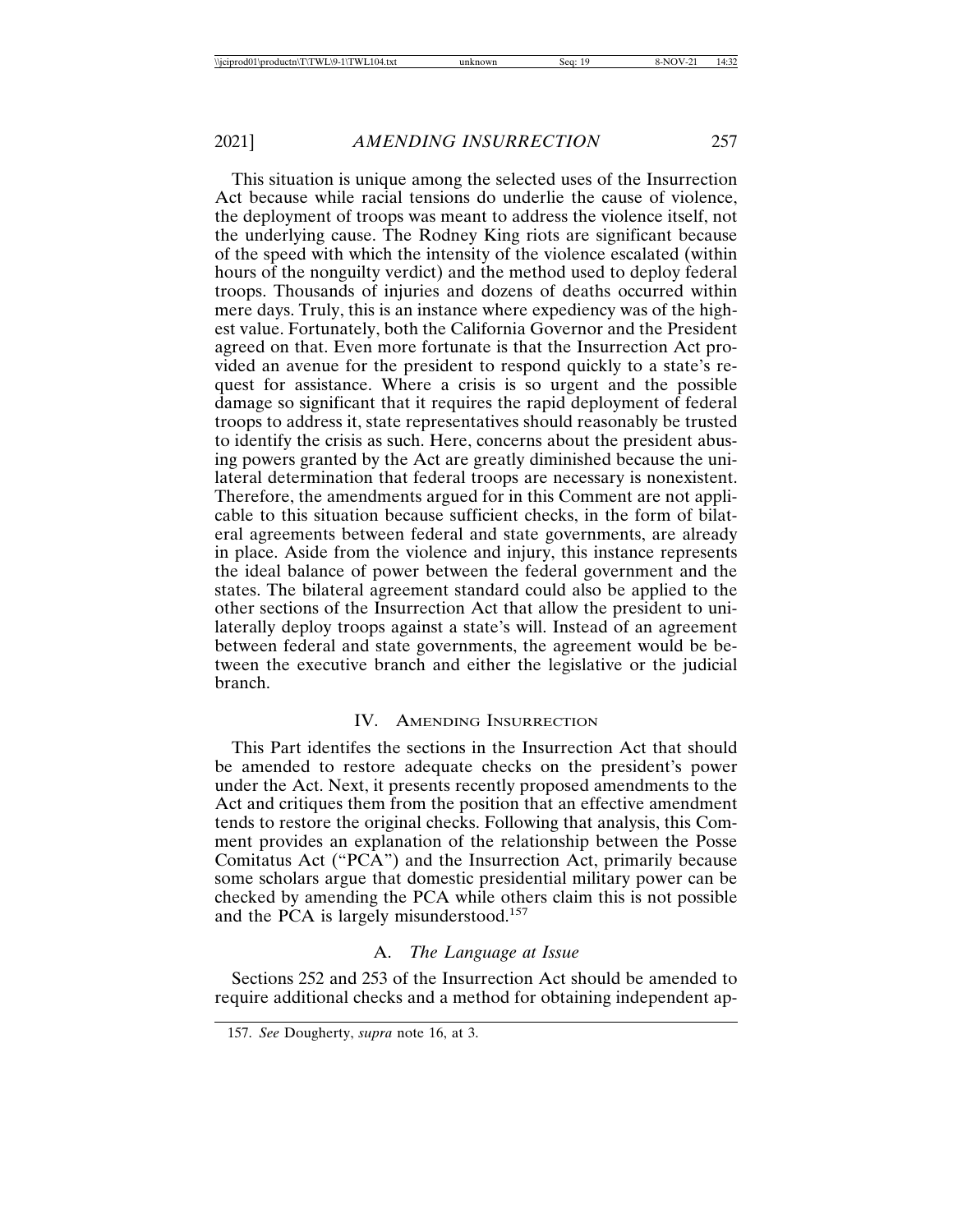proval for the mobilization of armed forces within the United States. The power to use federal troops within a state, against the state's will, should not be conditioned upon the discretion of a single individual. Any proposed amendments should leave the president's power to request the use of federal troops and to retain or delegate command of those troops, once approval is received, intact. I include the language of both sections to be amended, beginning with § 252:

Whenever the President considers that unlawful obstructions, combinations, or assemblages, or rebellion against the authority of the United States, make it impracticable to enforce the laws of the United States in any State by the ordinary course of judicial proceedings*,* he may call into Federal service such of the militia of any State, and use such of the armed forces, as he considers necessary to enforce those laws or to suppress the rebellion.<sup>158</sup>

The differences between § 252 and § 253 are the situations that permit the use of the statute. Section 253 states as follows:

The President, by using the militia or the armed forces, or both, or by any other means, shall take such measures as he considers necessary to suppress, in a State, any insurrection, domestic violence, unlawful combination, or conspiracy, if it—

(1) so hinders the execution of the laws of that State, and of the United States within the State, that any part or class of its people is deprived of a right, privilege, immunity, or protection named in the Constitution and secured by law, and the constituted authorities of that State are unable, fail, or refuse to protect that right, privilege, or immunity, or to give that protection; or

(2) opposes or obstructs the execution of the laws of the United States or impedes the course of justice under those laws.

In any situation covered by clause (1), the State shall be considered to have denied the equal protection of the laws secured by the Constitution<sup>159</sup>

With the specific language identified, this Comment now moves on to recently proposed amendments.

# B. *Recently Proposed Amendments*

On July 20, 2020, the Democratically controlled House passed H.R. 7135, which contained amendments to the Insurrection Act as part of the National Defense Authorization Act.<sup>160</sup> The amendments would require a certification to Congress for § 251, § 252, and § 253 prior to

<sup>158. 10</sup> U.S.C. § 252.

<sup>159.</sup> *Id.* § 253.

<sup>160.</sup> Rebecca Kheel, *House Votes to Curtail Insurrection Act Powers*, THE HILL, https://thehill.com/policy/defense/508197-house-votes-to-curtail-insurrection-act-powers?rl=1 (July 20, 2020, 8:53 PM) [https://perma.cc/3UNJ-PT78].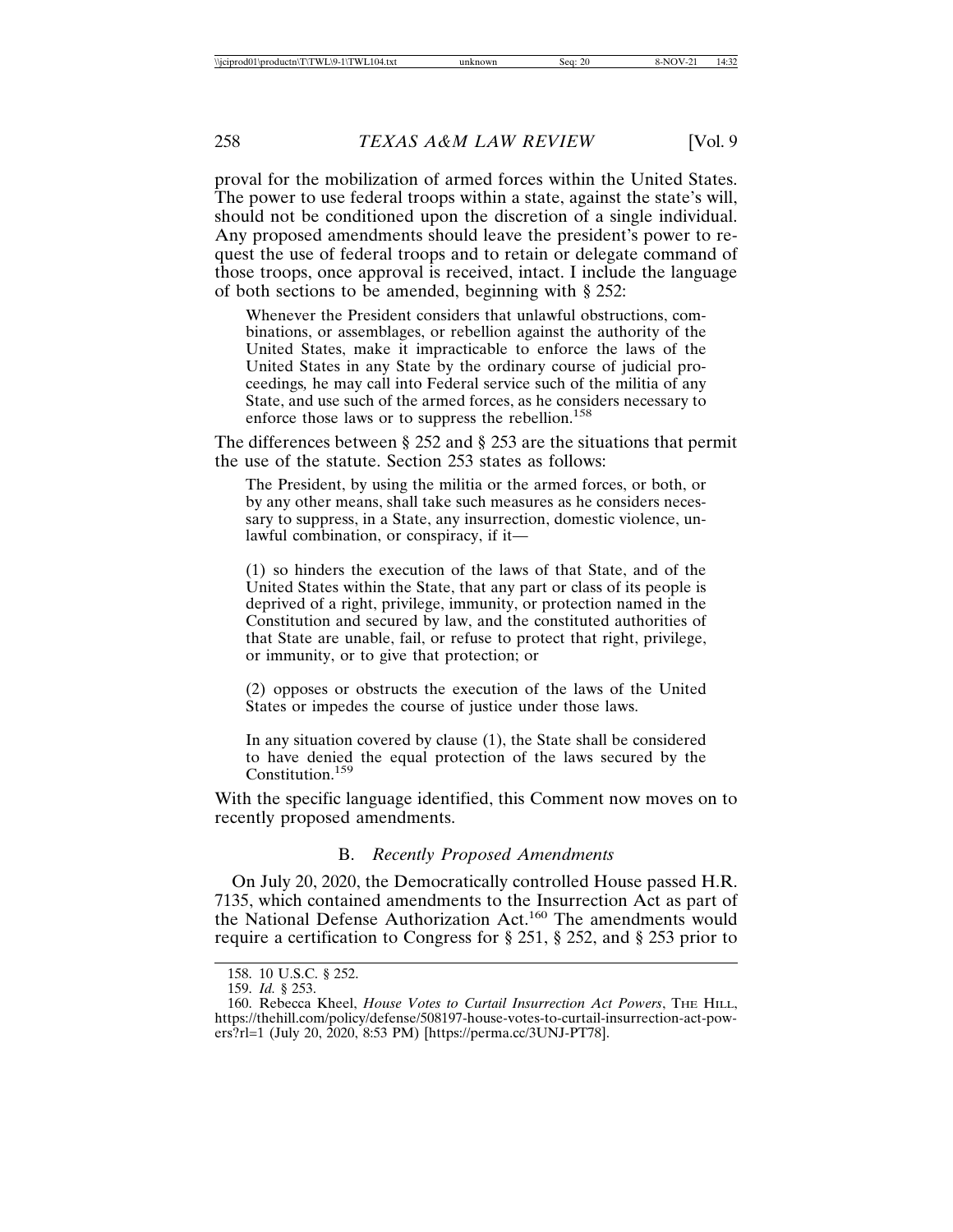troops being deployed.<sup>161</sup> For  $\S$  251, which allows a state to request assistance, the president along with the secretary of defense and the attorney general ("certifying group") would need to certify to Congress that the state has requested the aid described to suppress an insurrection.162 For § 252, which is invoked for unlawful obstruction, the certifying group must certify that the "State concerned is unable or unwilling to suppress an unlawful obstruction."163 The certifying group must also include a description of the circumstances, demonstrable evidence that the state is unable or unwilling to suppress an unlawful obstruction, and a description of the scope of the invocation.164 Finally, for § 253, the requirements are the same as § 252 except that now the certifying group must certify that the "State concerned is unable or unwilling to suppress an insurrection."<sup>165</sup>

Additionally, the proposed amendments would create § 256, § 257, § 258, and § 275.<sup>166</sup> Section 256 would require that "the President, in every possible instance . . . consult with Congress before invoking the authority under [§§] 251, 252, or 253."167 Proposed § 257 would impose a fourteen-day limit on any approved invocation of the Act and provide for expedited extension procedures.<sup>168</sup> Section 258 would establish a judicial review for injuries sustained by individuals as a result of the Act's invocation as well as for challenging the invocation itself.<sup>169</sup> Lastly, § 275 would restrict federally deployed military personnel from conducting "a search, seizure, arrest, or other similar activity unless participation in such activity by such member is otherwise expressly authorized by law."<sup>170</sup>

Opponents of the bill have argued the amendment "would dangerously constrain troops and delay a president's ability to respond to a riot."171 In part, I agree. It is unnecessary to certify requests from a state especially in instances like the Rodney King riots where the federal and state governments were in agreement. But the Act is not only used to quell riots. Recall that President Kennedy invoked the Act to desegregate schools where the need for expediency was not as significant. I will expound on these arguments after the introduction of other proposed amendments that have either not passed, been stalled, or failed in the House.

161. H.R. 7135, 116th Cong. §§ 2, 3, 4 (2020). 162. *Id.* § 2. 163. *Id.* § 3. 164. *Id.* 165. *Id.* § 4. 166. *Id.* §§ 5–8. 167. *Id.* § 5. 168. *Id.* § 6. 169. *Id.* § 7. 170. *Id.* § 8. 171. Kheel, *supra* note 160.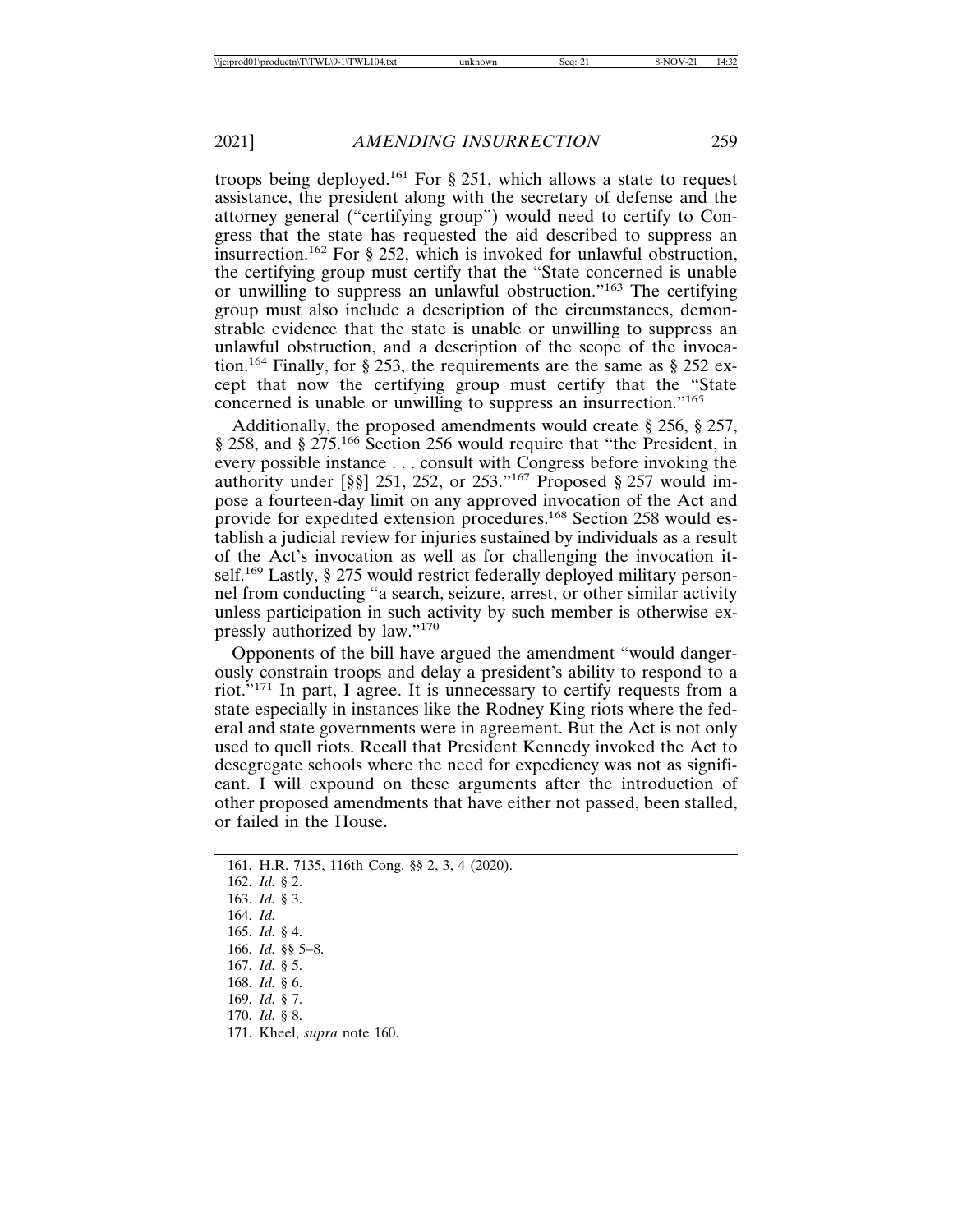H.R. 7215, which is currently stalled, proposes that congressional notification, distinct from certification, should be required for § 251, § 252, and § 253 and that a fourteen-day termination limit should apply to invocations of the Act.172 Under the notification requirement, the president must submit to the appropriate members of Congress "notice of the intent to exercise such authority together with the justification of the President for exercising such authority."<sup>173</sup>

H.R. 7124, otherwise known as the LIMIT Act, is worth mentioning because unlike any of the proposed amendments covered thus far, this bill sought to allow use of § 251, § 252, and § 253 only after the president had declared a national emergency.174 Additionally, H.R. 7129 proposed that except in cases of natural disaster, the president is granted only three days to exercise the authority granted by the  $Act.$ <sup>175</sup>

There are two other propositions worth mentioning that have been reported in news articles and are not included in any proposed legislation at this time. First, Congress could forbid invocation of the Act in response to peaceful assembly.176 Alternatively, Congress could impose stricter "triggering criteria" presumably by specifically enumerating the circumstances that would warrant the use of federal troops.<sup>177</sup>

# C. *Obtaining Approval and Other Checks*

For ease and clarity purposes, I consider the proposed amendments collectively, specifically focusing on the process required for independent approval, time limits for presidential action, and additional checks, respectively.

# 1. Process for Obtaining Independent Certification

The original 1792 Militia Act required the president obtain judicial certification from a federal judge prior to invoking the Act.<sup>178</sup> The modern Insurrection Act lacks any such certification requirement.<sup>179</sup> An independent certification or approval requirement is necessary, at least for § 252 and § 253, because these sections contain the unilateral language that distorts the original conception of the balance of domes-

<sup>172.</sup> H.R. 7215, 116th Cong. § 2 (2020).

<sup>173.</sup> *Id.*

<sup>174.</sup> H.R. 7124, 116th Cong. § 2 (2020).

<sup>175.</sup> H.R. 7129, 116th Cong. § 2 (2020).

<sup>176.</sup> Kelly Magsamen, *4 Ways Congress Can Amend the Insurrection Act*, CTR. FOR AM. PROGRESS (June 12, 2020, 4:00 AM), https://www.americanprogress.org/issues/ security/news/2020/06/12/486261/4-ways-congress-can-amend-insurrection-act/ [https:// perma.cc/3L4D-WLZ4].

<sup>177.</sup> Kimberly Wehle, *4 Ways to Prevent a Future Insurrection*, ATLANTIC (Jan. 13, 2021), https://www.theatlantic.com/ideas/archive/2021/01/how-remove-danger-periodamerican-law/617651/ [https://perma.cc/KP7B-HN3X].

<sup>178.</sup> Vladeck, *supra* note 3, at 159–60.

<sup>179. 10</sup> U.S.C. §§ 252–53.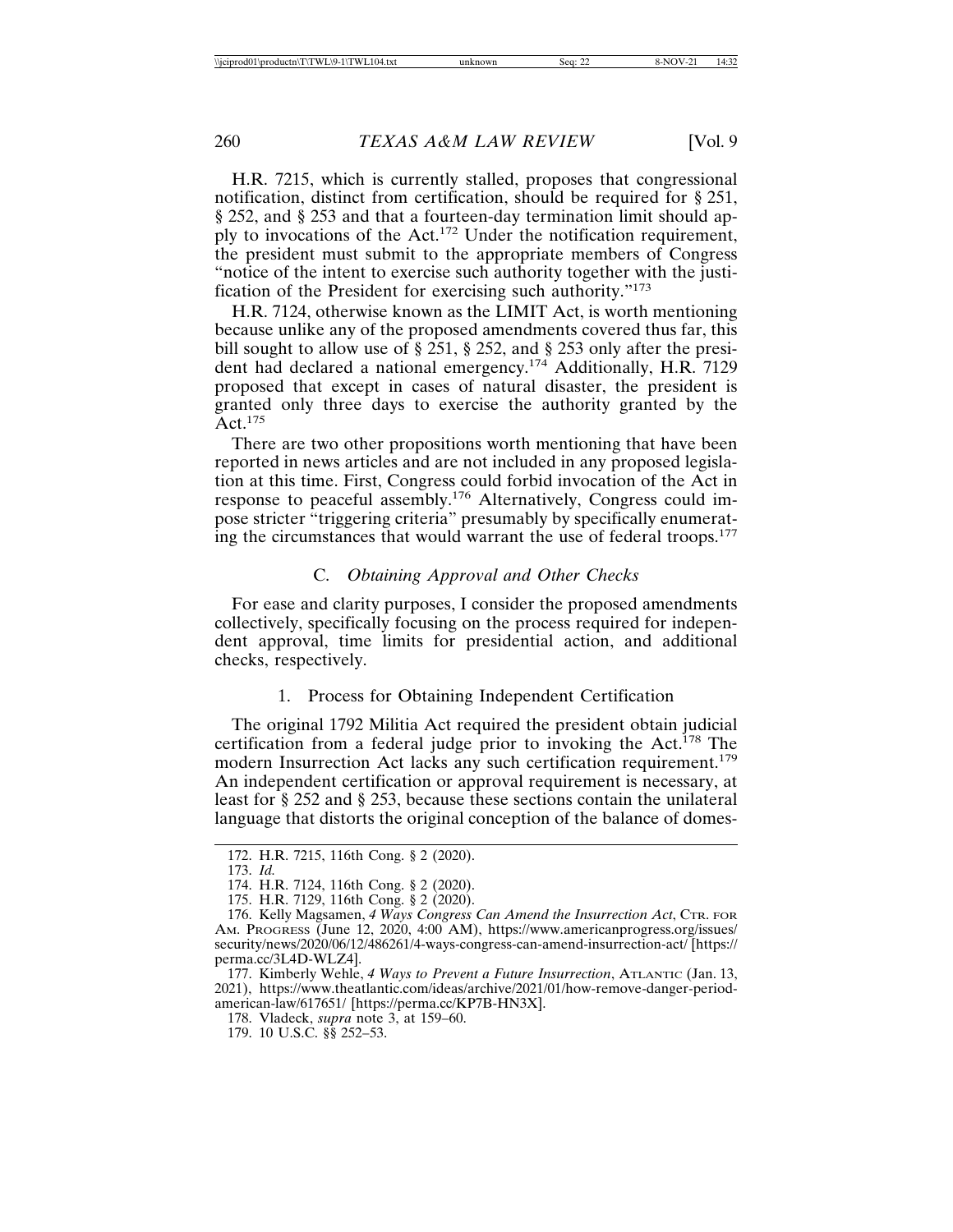tic military power. To better preserve this original conception, some form of bilateral agreement between multiple offices or branches of government that a situation warrants the use of federal troops is necessary.

H.R. 7135, the bill that passed in the House, remedies this by requiring that a certifying group submit certification to Congress for § 251, § 252, and § 253, but it goes too far. Only § 252 and § 253 suffer from the unilateral language that creates an imbalance of power. When a president acts pursuant to § 251, it is guaranteed that the state itself has "certified" the existence of a crisis and desires federal troops. The president could also simply refuse if they disagree, but either way, both parties would ultimately answer to their constituents. Under § 251, the state itself is arguably the most important "certifier" and the only one that is reasonably necessary. Otherwise, the Act stands to sacrifice expediency, and by extension usefulness, for the sake of double certification. Congressional certification for § 251 is not a desirable improvement and would not restore the balance of power the Framers intended.

In contrast, H.R. 7215, which would impose a congressional notification of intent requirement, falls short of restoring the balance of power. Primarily, this is because notifying Congress about the intention to use the Act does not amount to a bilateral agreement between independent offices or branches. It must be conceded that a notification requirement would be an improvement to the status quo, but the requirement would add little protection against abuses and create another obstacle to expediency for next to nothing in return. Presumably, after receiving the president's notification of intent, Congress would be able to act quickly to stop them if they saw fit. But what legal mechanism would be used to overcome the unilateral authority the president has under an express congressional delegation, especially when the Supreme Court has held the president's determination is largely unreviewable? The notification requirement ignores the unilateral language of the Act and, as a likely result, the amendment does not require congressional acquiescence.

For the sake of argument, assume the Rodney King riots represent an obvious example of when domestic deployment of federal troops is beneficial and necessary. It is one extreme of the spectrum that is characterized by debilitating riots, chaos, and an insufficient response from local law enforcement due to operational capabilities. At this extreme, reasonable state representatives will identify the situation as requiring federal assistance if their own response is inadequate, which historically, they have had time to determine. On the other extreme of the spectrum is the desegregation of Central High School in Little Rock, Arkansas, where over a period of months the state legislature and its governor, in defiance of the Supreme Court, not only attempted to enact laws to perpetuate segregation but actually used its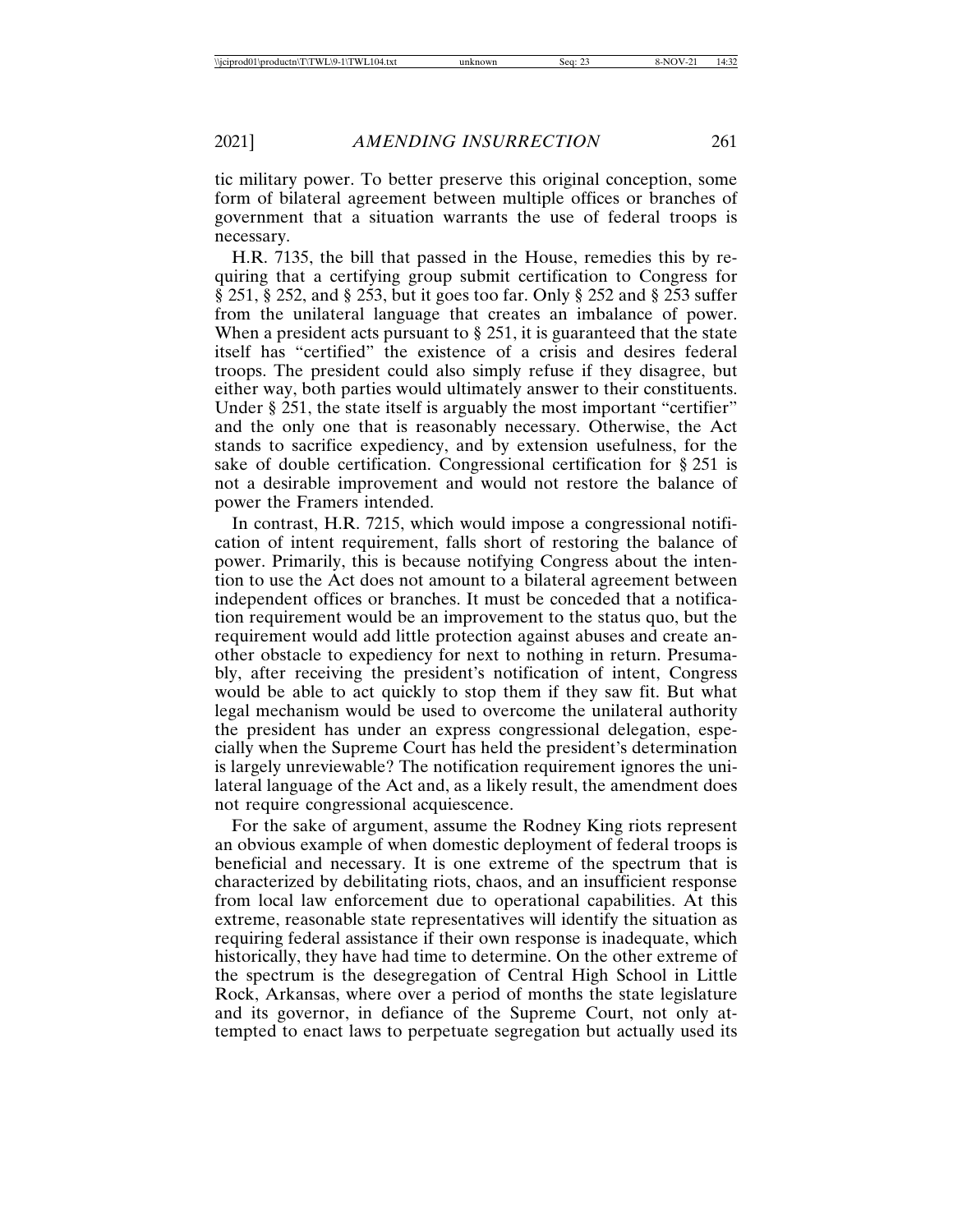National Guard to prevent the execution of federal law. In other words, the federal and state governments disagreed vehemently about whether federal troops should be deployed. Further, assume for both instances that deploying federal troops was the "right" decision and produced the most desirable outcome.

Within the hypothetical framework, the Act appears to work reasonably well. The instance that truly required expediency (the Rodney King riots) was quickly completed with a bilateral agreement, and the less expeditious instance (desegregating Central High School in Little Rock) was carefully considered over several months. In Little Rock, although President Kennedy did not seek congressional certification, the negotiations and planning during the months-long lead-up to the invocation likely achieved some of the same benefits certification would. The real difficulty arises from ambiguous cases that do not fall into either extreme. In these cases, where only one party believes federal troops are necessary and what is "right" is not clear, the current Insurrection Act is only concerned about one opinion—the president's. This imbalance of power is what necessitates a bilateral agreement between independent parties. Of course, it is possible more complicated cases will arise where a state is under siege but refuses to ask for help. The existence of a bilateral agreement becomes even more desirable in these cases. Even if the agreement is between Congress and the president and not the state itself, it still prevents unilateral determinations from being used to domestically deploy troops, which is perhaps one of the most controversial actions a president can take.

## 2. Time Limits for Presidential Action

The only time limits imposed on the president in the 1792 Militia Act provided the president with thirty days after the commencement of the next session of Congress to continue a troop deployment if Congress was not in session and the president used the militia of another state within one of the surrounding states.180 H.R. 7135 provides fourteen days for all invocations of the Act and expedited extension procedures if necessary.181 This appears to be a reasonable compromise. Although some invocations require extended troop deployment, as in Little Rock where they stayed for an entire school year, the fourteen-day requirement forces the president to regularly consider whether troops are necessary. Ideally, this will lead to shorter deployments, but if not, there are expedited extension procedures.

On the other hand, the LIMIT Act only provides the president with three days unless it is during a natural disaster.<sup>182</sup> Three days is likely

<sup>180.</sup> Vladeck, *supra* note 3, at 160.

<sup>181.</sup> H.R. 7135, 116th Cong. § 6 (2020).

<sup>182.</sup> Limit Act, H.R. 7124, 116th Cong. § 2 (2020).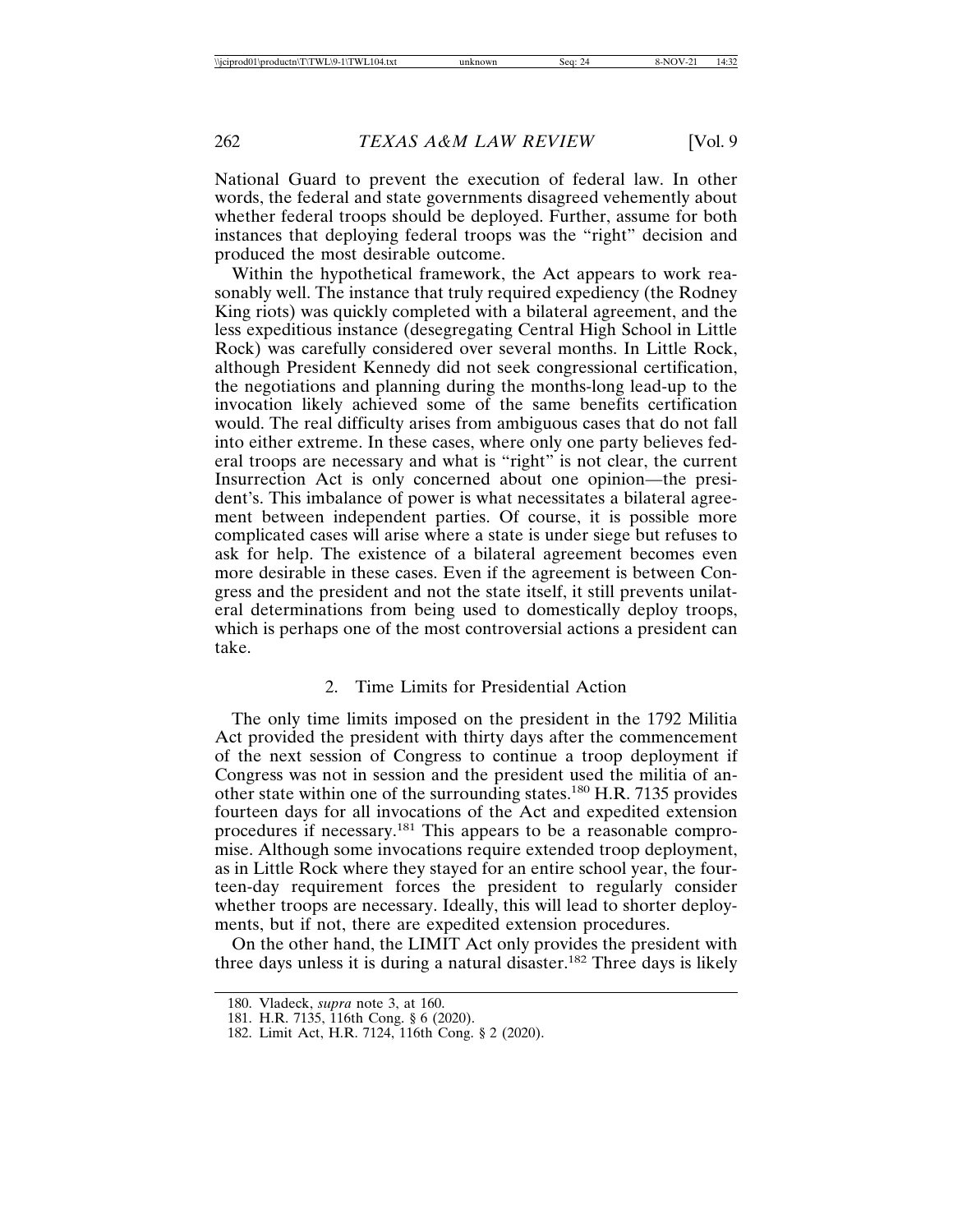administratively unworkable. The amount of "red tape" involved may help deter unnecessary deployments but is likely to cause more frustration than relief in situations where the deployment is clearly necessary. However, without more information about what is required each time the termination period expires, it is difficult to argue that one limit is preferrable to the other. Currently, § 252 and § 253 are not limited by any amount of time, so any time limit appears preferable to no time limit. But based on the selected instances above, fourteen days seems to be the most workable logistically.

#### 3. Additional Checks

The additional checks and restrictions proposed for the Act do not have historical equivalents. Judicial review, restrictions for searches and seizures, and natural disaster provisions will be considered respectively. Judicial review for individual injuries and invocation of the Act itself is not found in any of the preceding amendments to the Act. Arguably, it can still be maintained that the Framers would prefer more checks than less, so long as they do not impede the Act's usefulness. Judicial review would not play a part in the approval process, but it may impact expediency if the president is fighting injunctions from quickly filed lawsuits. Potential liability for injury would operate as a check that would likely manifest itself in the training of the troops deployed; however, if it is unrestricted, it could lead to costly and time-consuming litigation. Given that the Supreme Court has held the president's determination to be largely unreviewable by courts, an amendment granting judicial review would very likely need to blaze a completely new legal trail.

Preventing deployed troops from participating in searches, seizures, and other similar activities may provide a workable compromise; however, many troops are trained similar to local law enforcement on these procedures. Perhaps by limiting troops who do not have that training from participating, the amendment would not hamper the usefulness of the Act. However, part of the purpose in deploying federalized troops is to assist local law enforcement in performing the tasks they normally perform but which they are unable to do because of a crisis. With additional qualifications, such as requiring troops to abide by local policies, the amendment might encourage the use of local troops as opposed to federal troops, which is likely desirable to the local population.

Restricting the Act to use only during natural disasters destroys the usefulness of the Act and ignores the basic premise for having it in the first place; crises arise that require military involvement to be quelled, and they are certainly not limited to natural disasters. Under this formulation of the Act, President Eisenhower could not have desegregated Central High School, nor could President Kennedy have desegregated the University of Alabama.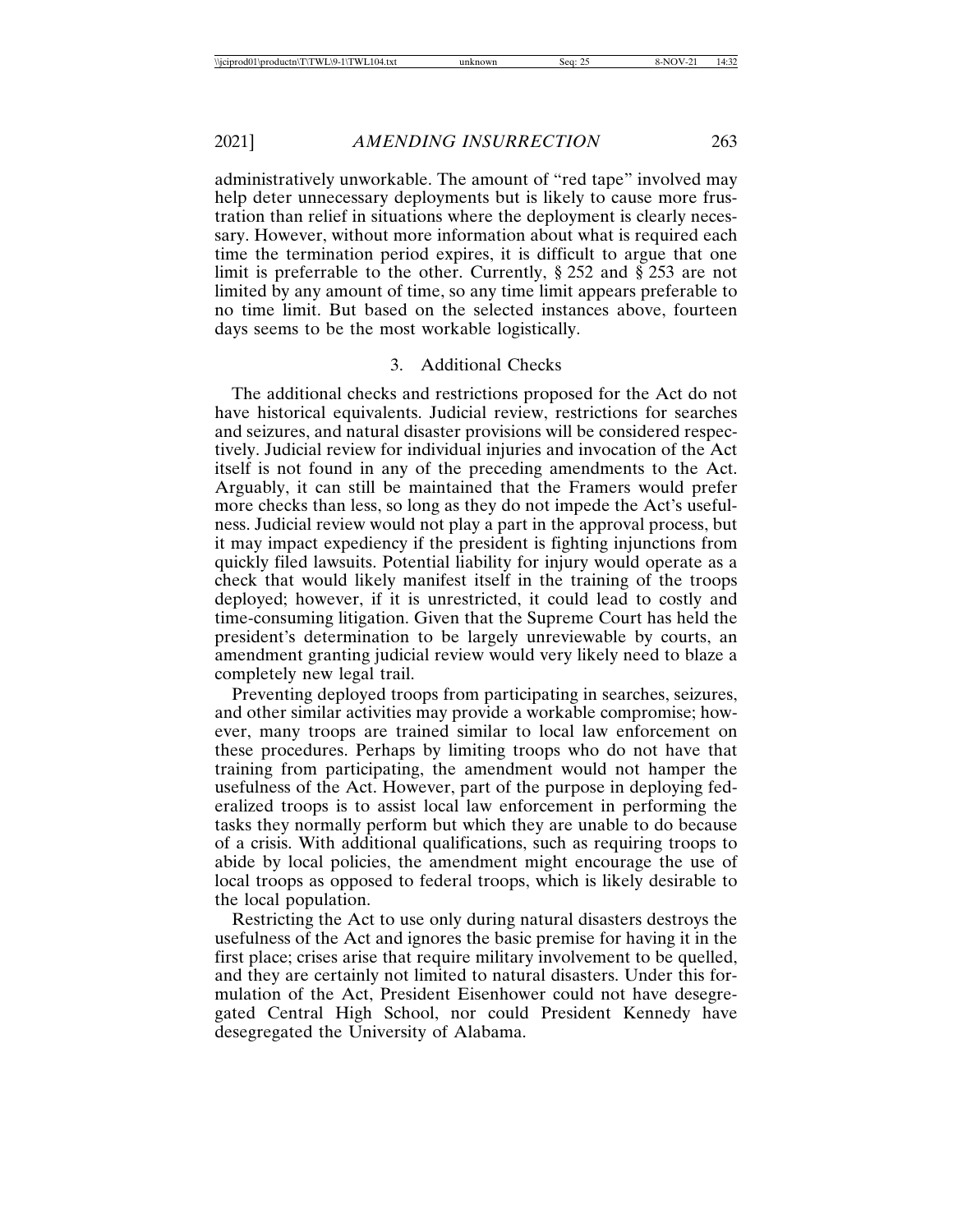In summary, an amendment to the Insurrection Act should work toward restoring the original balance of power envisioned by the Framers. To meet this challenge, lawmakers should focus on including a certifying group for § 252 and § 253 and imposing a termination time limit. They should be wary that overregulation, such as the imposition of additional requirements on § 251, should be avoided because it will hinder the usefulness of the Act.

#### D. *Restoring the Balance*

Based on the analysis above, the language of § 252 should be amended to the following (alterations in italics):

Whenever the President*, following certification to Congress by the certifying group,* considers that unlawful obstructions, combinations, or assemblages, or rebellion against the authority of the United States, make it impracticable to enforce the laws of the United States in any State by the ordinary course of judicial proceedings*,* he may call into Federal service such of the militia of any State, and use such of the armed forces, as he considers necessary to enforce those laws or to suppress the rebellion.

The "certifying group" will consist of the president, the secretary of defense, and the attorney general. Additionally, one more provision is necessary. A fourteen-day time limit should be imposed for all invocations of the Act, with expedited extension procedures. The proposed amendment borrows the "certifying group" and the time limit from H.R. 7135.

Similarly, the relevant language of § 253 should be amended to the following (alterations in italics):

The President*, following certification to Congress by the certifying group,* by using the militia or the armed forces, or both, or by any other means, shall take such measures as he considers necessary to suppress, in a State, any insurrection, domestic violence, unlawful combination, or conspiracy, if it—

A fourteen-day time limit provision will also be included. Once again, the "certifying group" and time limit requirement is borrowed from H.R. 7135. The desirability of other proposed amendments, such as forbidding military action against peaceful protesters, should be acknowledged. But this Comment does not advocate for their inclusion because their inclusion reduces the likelihood that Congress would adopt this amendment. The proposed amendment represents a practical compromise between the balance of power and the necessary expediency when responding to an insurrection. Importantly, § 251 will not be altered by this proposed amendment. It should be noted here that amending the Insurrection Act is only one way to rein in the power of the president. The discussion of the Posse Comitatus Act that follows describes another possible pathway, or lack thereof, to reining in the president's domestic military power.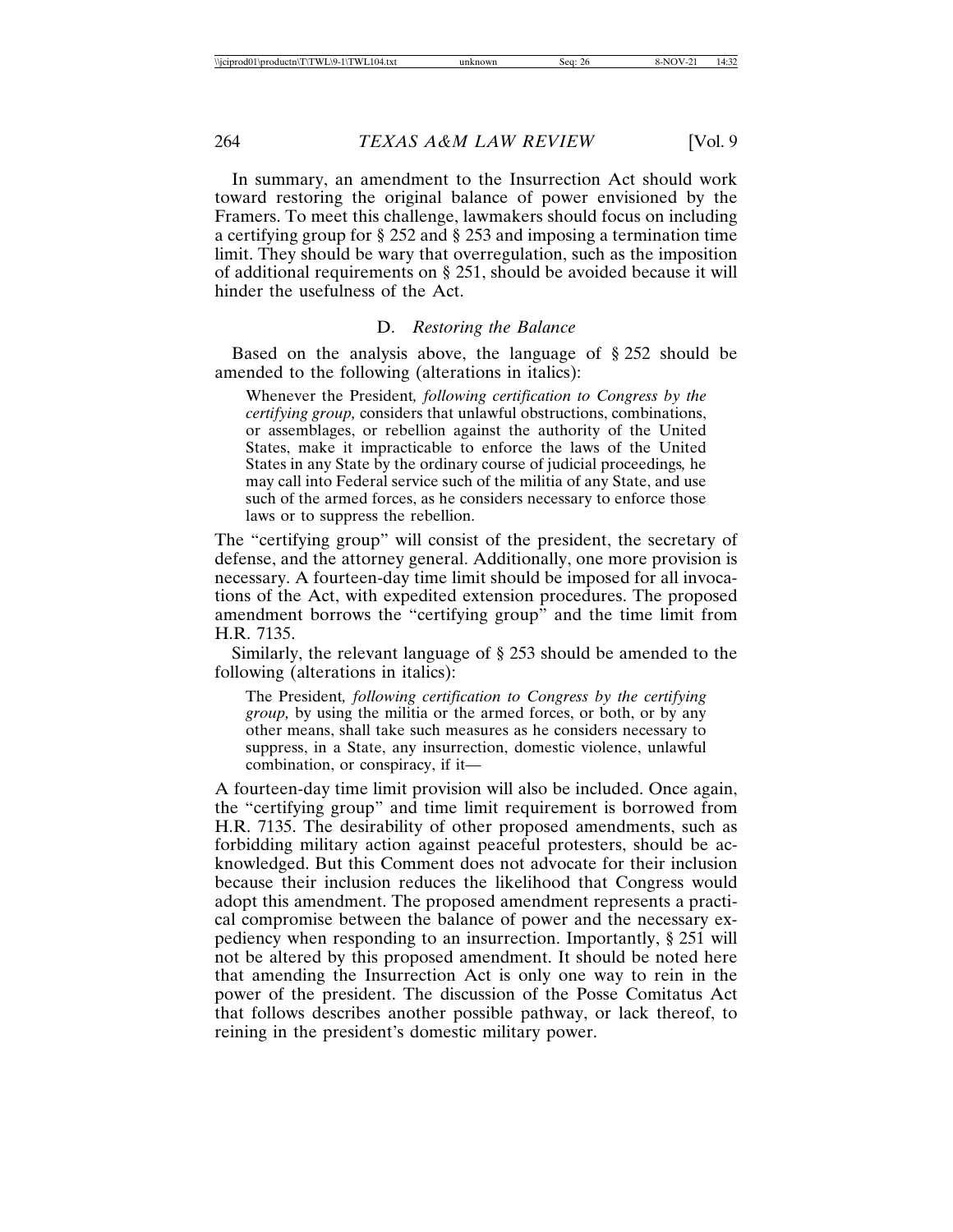# E. *The Posse Comitatus Act*

The PCA was enacted in 1878 to function as a criminal statute.<sup>183</sup> Its enactment represented the codification of the American ideological value that the military should not be used to enforce civilian law.184 The PCA punishes conduct that, without constitutional or congressional authorization, "willfully uses any part of the Army or the Air Force as a posse comitatus or otherwise to execute the laws."185 The Latin term "posse comitatus" is defined in Black's Law Dictionary as "power of the county."<sup>186</sup> Essentially, the PCA was designed to prevent the use of federal troops to enforce the law by citizens lacking the authority to do so, which amounts to almost all citizens with few exceptions.187

This Comment largely avoids the contemporary debate about whether the PCA is necessary or even relevant to curtailing executive power. However, it is important to understand the basic foundations of why this Comment considers it irrelevant. The PCA begins by stating it applies to anyone with the exception of individuals and "circumstances expressly authorized by the Constitution or Act of Congress."188 The Insurrection Act is an act of Congress explicitly delegating the power to the president to use federal troops to enforce the law under certain circumstances.<sup>189</sup> The statute specifically excludes congressional authorizations from its application and the Insurrection Act is such an authorization.<sup>190</sup> Logically, the PCA has no bearing on the president when he invoke the Insurrection Act and use federal troops to enforce the law.

This formulation of the relationship between the Insurrection Act and the PCA raises the following question: After invoking the Insurrection Act and deploying federal troops to enforce the law, can the president ever act in a way that would amount to a violation of the PCA? In other words, what are the congressional limitations placed on the president by the PCA when using federal troops as authorized by Congress in the Insurrection Act? Applying the reasoning of the argument above, the answers to those questions are "no" and "none," respectively.

Interestingly, commentators argue the PCA was only intended "to prohibit civilian marshals from calling forth active duty military to en-

<sup>183.</sup> Nathan Canestaro, *Homeland Defense: Another Nail in the Coffin for Posse Comitatus*, 12 WASH. U. J.L. & POL'Y 99, 99 (2003).

<sup>184.</sup> *Id.*

<sup>185. 18</sup> U.S.C. § 1385.

<sup>186.</sup> *Posse Comitatus*, BLACK'S LAW DICTIONARY (11th ed. 2019).

<sup>187.</sup> Dougherty, *supra* note 16, at 3; *see* ERIC V. LARSON & JOHN E. PETERS, PRE-PARING THE U.S. ARMY FOR HOMELAND SECURITY 243-45 (2001).

<sup>188. 18</sup> U.S.C. § 1385.

<sup>189. 10</sup> U.S.C. §§ 251–53.

<sup>190. 18</sup> U.S.C. § 1385.